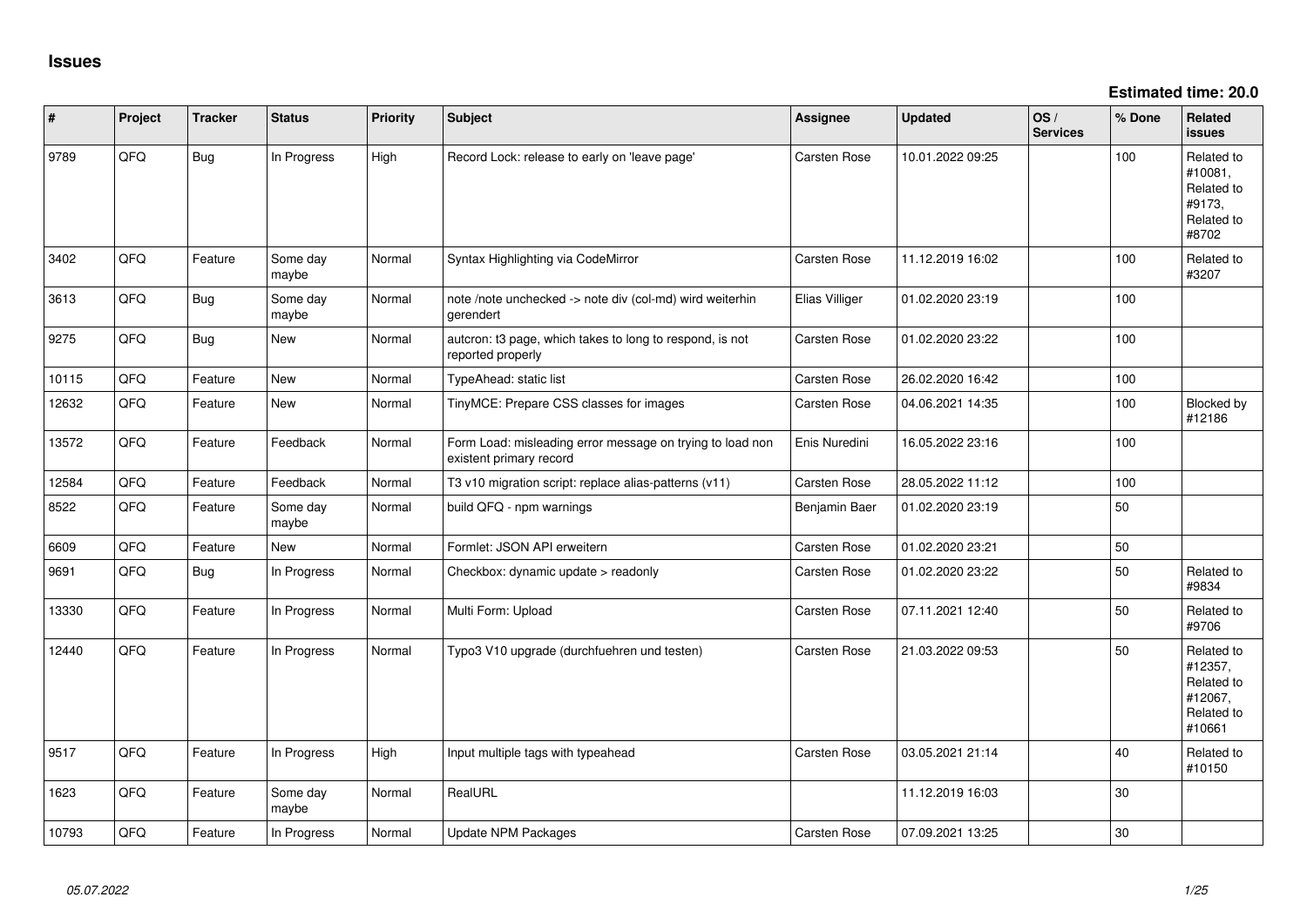| #     | Project | <b>Tracker</b> | <b>Status</b>     | <b>Priority</b> | <b>Subject</b>                                                                                         | <b>Assignee</b>     | <b>Updated</b>   | OS/<br><b>Services</b> | % Done      | Related<br><b>issues</b>                     |
|-------|---------|----------------|-------------------|-----------------|--------------------------------------------------------------------------------------------------------|---------------------|------------------|------------------------|-------------|----------------------------------------------|
| 2665  | QFQ     | <b>Bug</b>     | Priorize          | Normal          | Dynamic Update funktioniert nicht, wenn beim<br>entsprechenden FormElement eine size angegeben ist.    | Benjamin Baer       | 03.01.2022 08:12 |                        | 30          |                                              |
| 12468 | QFQ     | Bug            | <b>New</b>        | Urgent          | Form: update Form.title after save                                                                     | <b>Carsten Rose</b> | 03.05.2021 21:12 |                        | $\Omega$    |                                              |
| 11850 | QFQ     | Feature        | New               | Urgent          | Wizard Form: basierend auf einer Tabelle eine Form<br>anlegen.                                         |                     | 03.05.2021 21:12 |                        | $\Omega$    | Blocked by<br>#8082                          |
| 880   | QFQ     | Feature        | Some day<br>maybe | Urgent          | Security: PHP, SQL Injection, XSS                                                                      |                     | 03.05.2021 21:14 |                        | $\Omega$    | Related to<br>#14320                         |
| 9534  | QFQ     | <b>Bug</b>     | Priorize          | Urgent          | FE.type=upload: 'Unknown Mode: ID"                                                                     | Carsten Rose        | 03.05.2021 21:14 |                        | $\Omega$    | Related to<br>#9532                          |
| 9173  | QFQ     | <b>Bug</b>     | Priorize          | Urgent          | Stale Record Lock: Firefox                                                                             | <b>Carsten Rose</b> | 03.05.2021 21:14 |                        | $\Omega$    | Related to<br>#9789                          |
| 12545 | QFQ     | <b>Bug</b>     | <b>New</b>        | Urgent          | sql.log not created / updated                                                                          | <b>Carsten Rose</b> | 14.12.2021 16:02 |                        | $\mathbf 0$ |                                              |
| 10766 | QFQ     | <b>Bug</b>     | New               | High            | Radiobutton / parameter.buttonClass=btn-default: dynamic<br>update                                     |                     | 03.05.2021 21:12 |                        | $\Omega$    | Related to<br>#11237                         |
| 10640 | QFQ     | <b>Bug</b>     | <b>New</b>        | High            | TypeAhead Tag: FE editierbar trotz readOnly                                                            | Carsten Rose        | 03.05.2021 21:12 |                        | $\Omega$    | Related to<br>#7795                          |
| 10508 | QFQ     | <b>Bug</b>     | <b>New</b>        | High            | Multi Form broken on Multi DB Instance                                                                 | <b>Carsten Rose</b> | 03.05.2021 21:12 |                        | $\mathbf 0$ |                                              |
| 10506 | QFQ     | Bug            | New               | High            | Template Group broken on MultiDB instance                                                              | <b>Carsten Rose</b> | 03.05.2021 21:12 |                        | $\Omega$    | Related to<br>#10505                         |
| 10081 | QFQ     | <b>Bug</b>     | New               | High            | Stale record lock after 'forbidden' character                                                          | <b>Carsten Rose</b> | 03.05.2021 21:12 |                        | $\Omega$    | Related to<br>#10082.<br>Related to<br>#9789 |
| 11237 | QFQ     | <b>Bug</b>     | <b>New</b>        | High            | Radiobutton / parameter.buttonClass= btn-default - kein dirty<br>Trigger                               | Benjamin Baer       | 03.05.2021 21:12 |                        | $\Omega$    | Related to<br>#10766                         |
| 11057 | QFQ     | <b>Bug</b>     | New               | High            | Checkboxes ohne span.checkmark im Report werden<br>ausgeblendet                                        | Benjamin Baer       | 03.05.2021 21:12 |                        | $\Omega$    | Related to<br>#11039                         |
| 3848  | QFQ     | Feature        | Some day<br>maybe | High            | Antivirus check fuer Upload files in qfq?                                                              | Carsten Rose        | 03.05.2021 21:14 |                        | $\Omega$    | Related to<br>#4131                          |
| 3727  | QFQ     | Feature        | New               | High            | Security: Session Hijacking erschweren                                                                 | <b>Carsten Rose</b> | 03.05.2021 21:14 |                        | $\Omega$    |                                              |
| 3570  | QFQ     | <b>Bug</b>     | Some day<br>maybe | High            | Formular mit prmitnew permitEdit=Always wird nicht<br>aufgerufen (ist leer)                            | Carsten Rose        | 03.05.2021 21:14 |                        | $\Omega$    |                                              |
| 3109  | QFQ     | <b>Bug</b>     | Some day<br>maybe | High            | RealUrl: Links werden nicht korrekt gerendert                                                          | <b>Carsten Rose</b> | 03.05.2021 21:14 |                        | $\mathbf 0$ |                                              |
| 3061  | QFQ     | Bug            | Some day<br>maybe | High            | winstitute: mysql connection durcheinander - nmhp17<br>(ag7)/QFQ arbeitet mit DB/Tabellen von biostat. | Carsten Rose        | 03.05.2021 21:14 |                        | $\Omega$    |                                              |
| 7650  | QFQ     | Bug            | <b>New</b>        | High            | Optional do not show 'required' sign on FormElement                                                    | <b>Carsten Rose</b> | 03.05.2021 21:14 |                        | $\Omega$    |                                              |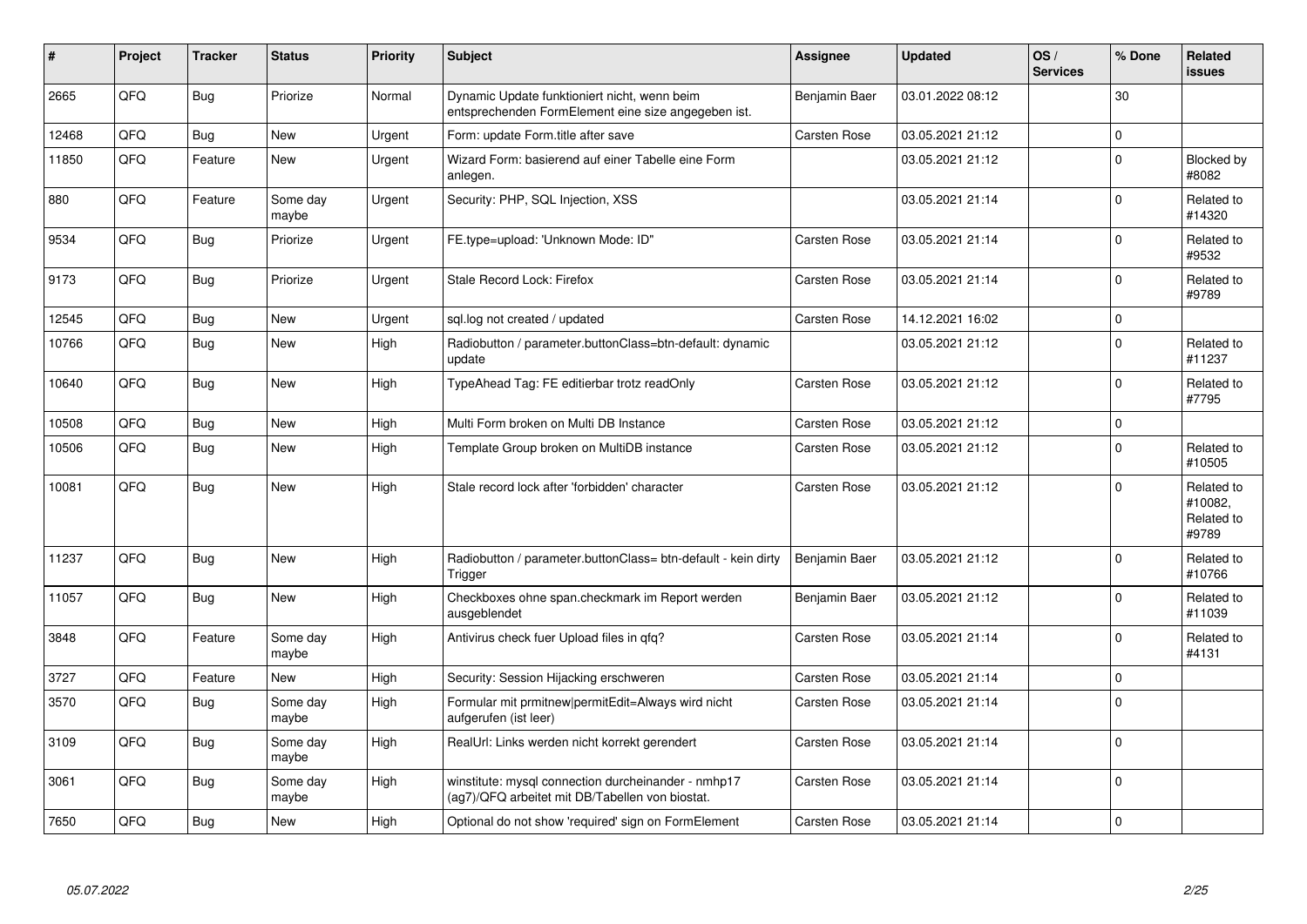| #     | Project        | <b>Tracker</b> | <b>Status</b>     | <b>Priority</b> | Subject                                                                                      | <b>Assignee</b>     | <b>Updated</b>   | OS/<br><b>Services</b> | % Done      | Related<br>issues                             |
|-------|----------------|----------------|-------------------|-----------------|----------------------------------------------------------------------------------------------|---------------------|------------------|------------------------|-------------|-----------------------------------------------|
| 5715  | QFQ            | Feature        | New               | High            | PDF Caching                                                                                  | <b>Carsten Rose</b> | 03.05.2021 21:14 |                        | $\Omega$    | Related to<br>#5851,<br>Related to<br>#6357   |
| 5459  | QFQ            | <b>Bug</b>     | New               | High            | Multi DB: spread system tables between 'QFQ' and 'Data'-DB   Carsten Rose                    |                     | 03.05.2021 21:14 |                        | $\Omega$    | Related to<br>#4720                           |
| 5221  | QFQ            | <b>Bug</b>     | New               | High            | Download Dialog: Bleibt stehen in FF wenn Datei<br>automatisch gespeichert wird.             | <b>Carsten Rose</b> | 03.05.2021 21:14 |                        | $\Omega$    |                                               |
| 4279  | QFQ            | <b>Bug</b>     | Some day<br>maybe | High            | config.linkVars lost                                                                         | <b>Carsten Rose</b> | 03.05.2021 21:14 |                        | $\Omega$    |                                               |
| 4258  | QFQ            | Feature        | Some day<br>maybe | High            | System Defaults: Forms                                                                       | Carsten Rose        | 03.05.2021 21:14 |                        | $\Omega$    |                                               |
| 3990  | QFQ            | Feature        | Some day<br>maybe | High            | custom class definition: add space automatically                                             | Carsten Rose        | 03.05.2021 21:14 |                        | $\Omega$    |                                               |
| 3967  | QFQ            | Feature        | Some day<br>maybe | High            | Report: Checkbox, Radio, Dropdown, Input welches ohne<br>Submit funktioniert - 'Inline-Form' | Carsten Rose        | 03.05.2021 21:14 |                        | $\mathbf 0$ |                                               |
| 8962  | QFQ            | Feature        | New               | High            | allow for form fields with identical names                                                   | <b>Carsten Rose</b> | 03.05.2021 21:14 |                        | $\mathbf 0$ |                                               |
| 8668  | QFQ            | Bug            | New               | High            | Pill disabled: dyamic mode 'hidden' not respected - FE is still<br>required                  | Carsten Rose        | 03.05.2021 21:14 |                        | $\Omega$    |                                               |
| 8431  | QFQ            | Bug            | New               | High            | autocron.php with wrong path                                                                 | <b>Carsten Rose</b> | 03.05.2021 21:14 |                        | 0           |                                               |
| 8083  | QFQ            | Bug            | New               | High            | FormEditor: primary table list does not respect<br>'indexDb={{indexData:Y}}'                 | Carsten Rose        | 03.05.2021 21:14 |                        | $\Omega$    | Has<br>duplicate<br>#6678                     |
| 7899  | QFQ            | Bug            | New               | High            | Fe.type=password / retype / required: always complain about<br>missing value                 | <b>Carsten Rose</b> | 03.05.2021 21:14 |                        | 0 I         |                                               |
| 7850  | QFQ            | Feature        | New               | High            | Upload records: non 'pathFileName' column                                                    | <b>Carsten Rose</b> | 03.05.2021 21:14 |                        | $\mathbf 0$ |                                               |
| 9548  | QFQ            | Feature        | Feedback          | High            | FormElement: Pattern mismatch - optional report only on<br>focus lost                        | Benjamin Baer       | 03.05.2021 21:14 |                        | $\Omega$    |                                               |
| 11893 | QFQ            | Feature        | New               | High            | Broken SIP: a) only report one time, b) only report in main<br>column                        | Carsten Rose        | 12.05.2021 12:13 |                        | $\Omega$    | Related to<br>#12532,<br>Related to<br>#14187 |
| 9531  | QFQ            | <b>Bug</b>     | New               | High            | FE File: Dynamic Update / modeSql / required detected even   Carsten Rose<br>it not set      |                     | 11.06.2021 20:32 |                        | $\Omega$    | Related to<br>#12398                          |
| 9347  | QFG            | Bug            | New               | High            | FE.type=upload with dynamic show/hidden: required not<br>detected                            | Carsten Rose        | 12.06.2021 10:40 |                        | $\Omega$    | Related to<br>#5305,<br>Related to<br>#12398  |
| 9121  | QFG            | <b>Bug</b>     | Priorize          | High            | sip links have r and __dbIndexData set                                                       | Carsten Rose        | 12.06.2021 10:41 |                        | $\mathbf 0$ |                                               |
| 8204  | $\mathsf{QFQ}$ | Feature        | Priorize          | High            | Position 'required mark'                                                                     | Carsten Rose        | 16.06.2021 13:44 |                        | 0           |                                               |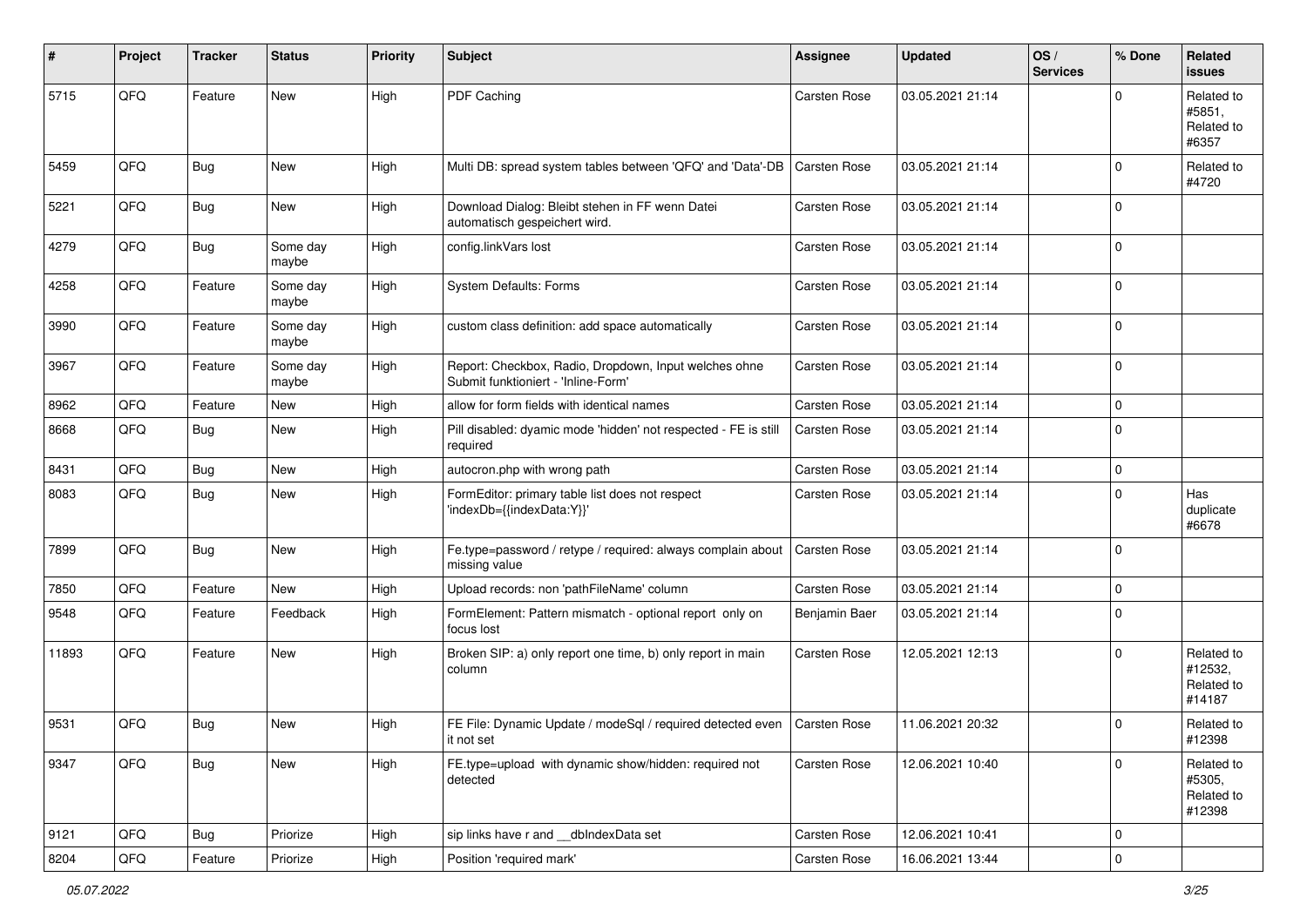| #     | Project | <b>Tracker</b> | <b>Status</b> | <b>Priority</b> | <b>Subject</b>                                                                                                                        | Assignee            | <b>Updated</b>   | OS/<br><b>Services</b> | % Done      | Related<br><b>issues</b>                                               |
|-------|---------|----------------|---------------|-----------------|---------------------------------------------------------------------------------------------------------------------------------------|---------------------|------------------|------------------------|-------------|------------------------------------------------------------------------|
| 8082  | QFQ     | Feature        | Priorize      | High            | Contact form without saving record                                                                                                    | Carsten Rose        | 07.12.2021 15:20 |                        | $\Omega$    | Related to<br>#8587,<br><b>Blocks</b><br>#11850                        |
| 12186 | QFQ     | Feature        | <b>New</b>    | High            | TinyMCE Config für Objekte                                                                                                            | <b>Carsten Rose</b> | 07.12.2021 17:19 |                        | $\Omega$    | <b>Blocks</b><br>#12632                                                |
| 10114 | QFQ     | Feature        | New           | High            | Symbol (Link): 'G:' (Glyphicon) replaced by 'i:' (icon)                                                                               |                     | 07.12.2021 17:19 |                        | $\Omega$    | Related to<br>#3797,<br>Related to<br>#4194                            |
| 6116  | QFQ     | <b>Bug</b>     | Priorize      | High            | value of checkbox not saved                                                                                                           | <b>Carsten Rose</b> | 07.12.2021 17:19 |                        | $\Omega$    |                                                                        |
| 12974 | QFQ     | Bug            | New           | High            | Sanitize Queries in Action-Elements                                                                                                   | <b>Carsten Rose</b> | 07.12.2021 17:19 |                        | $\mathbf 0$ |                                                                        |
| 12670 | QFQ     | Bug            | New           | High            | Dropdown-Menu classes können nicht mehr angegeben<br>werden                                                                           | Carsten Rose        | 07.12.2021 17:19 |                        | $\Omega$    |                                                                        |
| 12532 | QFQ     | Feature        | New           | High            | SIP-Parameter bei Seitenaufruf in Browser-Console anzeigen                                                                            | <b>Carsten Rose</b> | 07.12.2021 17:19 |                        | $\Omega$    | Related to<br>#11893,<br>Related to<br>#14187                          |
| 12513 | QFQ     | <b>Bug</b>     | New           | High            | Implement server side check of maxlength                                                                                              | Carsten Rose        | 07.12.2021 17:19 |                        | $\Omega$    |                                                                        |
| 12702 | QFQ     | Bug            | New           | High            | templateGroup: broken in multiDb Setup                                                                                                | <b>Carsten Rose</b> | 14.12.2021 16:02 |                        | $\mathbf 0$ |                                                                        |
| 12544 | QFQ     | Feature        | New           | High            | a) ' AS _link' new also as ' AS _format', b) sortierung via<br>'display: none;', c) '_format' benoeitgt nicht zwingend<br>u/U/p/m/z/d | Carsten Rose        | 14.12.2021 16:03 |                        | $\Omega$    |                                                                        |
| 12463 | QFQ     | <b>Bug</b>     | ToDo          | High            | QFQ Function: 'function' and 'sql' on same level - output of<br>sql is shown two times.                                               | Carsten Rose        | 15.12.2021 16:31 |                        | I٥          |                                                                        |
| 12395 | QFQ     | <b>Bug</b>     | ToDo          | High            | QFQ Function: Result two times shown                                                                                                  | <b>Carsten Rose</b> | 18.02.2022 08:59 |                        | $\mathbf 0$ |                                                                        |
| 13757 | QFQ     | Feature        | New           | High            | QR / Bar-Code Plugin                                                                                                                  | Enis Nuredini       | 19.03.2022 17:43 |                        | $\Omega$    |                                                                        |
| 12508 | QFQ     | Bug            | In Progress   | High            | qfq Form: sendMail                                                                                                                    | Karin Niffeler      | 19.03.2022 17:48 |                        | $\Omega$    |                                                                        |
| 7602  | QFQ     | Feature        | ToDo          | High            | Multi Select: with checkboxes                                                                                                         | Benjamin Baer       | 22.03.2022 09:07 |                        | $\mathbf 0$ |                                                                        |
| 8891  | QFQ     | Bug            | New           | High            | formSubmitLog: do not log passwords                                                                                                   | Enis Nuredini       | 25.03.2022 09:06 |                        | $\mathbf 0$ |                                                                        |
| 14187 | QFQ     | Feature        | New           | High            | gfg.log: show current URL                                                                                                             | Carsten Rose        | 28.05.2022 11:02 |                        | $\Omega$    | Related to<br>#13933,<br>Related to<br>#12532,<br>Related to<br>#11893 |
| 11630 | QFQ     | Bug            | Feedback      | High            | Bitte check ob CALL() in 20.11.0 noch so funktioniert wie in<br>20.4.1                                                                | Enis Nuredini       | 28.05.2022 13:45 |                        | $\Omega$    | Related to<br>#11325                                                   |
| 12066 | QFQ     | Bug            | New           | High            | enterAsSubmit: Forward wird nicht ausgeführt                                                                                          | Enis Nuredini       | 29.05.2022 09:23 |                        | $\mathbf 0$ |                                                                        |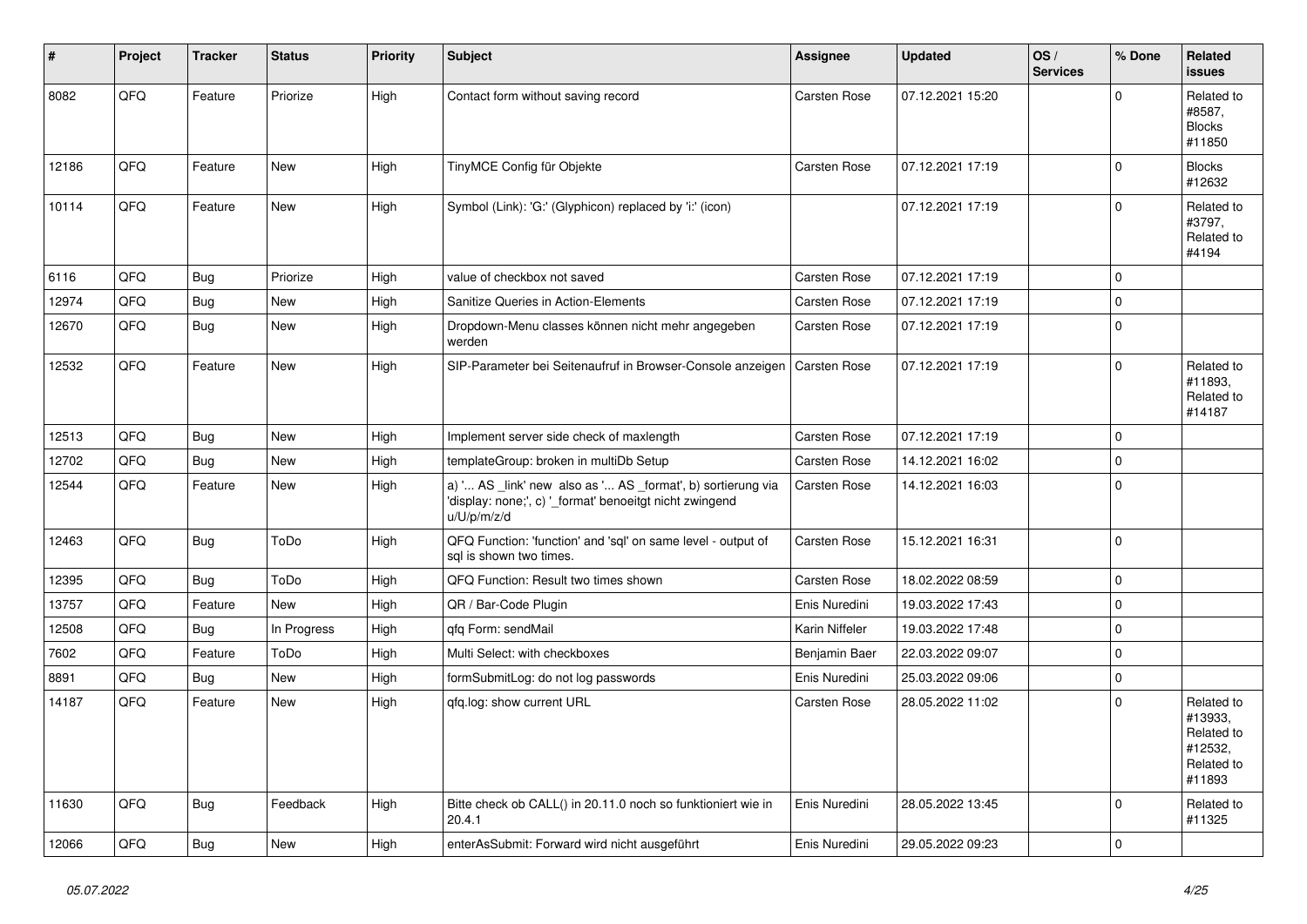| #     | Project | <b>Tracker</b> | <b>Status</b>     | <b>Priority</b> | <b>Subject</b>                                                                                 | <b>Assignee</b>     | <b>Updated</b>   | OS/<br><b>Services</b> | % Done      | Related<br>issues    |
|-------|---------|----------------|-------------------|-----------------|------------------------------------------------------------------------------------------------|---------------------|------------------|------------------------|-------------|----------------------|
| 13716 | QFQ     | <b>Bug</b>     | New               | High            | Firefox ask to store username/password                                                         | Enis Nuredini       | 30.05.2022 09:31 |                        | 0           | Related to<br>#13827 |
| 9052  | QFQ     | Feature        | Feedback          | High            | Report: CodeMirror with SQL Syntax Highlight in FE                                             | Enis Nuredini       | 08.06.2022 10:25 |                        | $\mathbf 0$ |                      |
| 8316  | QFQ     | Bug            | Feedback          | Normal          | Documentation/Behaviour for Nested Queries and<br>Record-Store confusing                       | Nicola Chiapolini   | 20.11.2019 09:14 |                        | $\mathbf 0$ |                      |
| 9579  | QFQ     | Feature        | Some day<br>maybe | Normal          | Multiform with Process Row                                                                     | <b>Carsten Rose</b> | 11.12.2019 16:01 |                        | 0           |                      |
| 9704  | QFQ     | Feature        | Some day<br>maybe | Normal          | Thumbnails Generieren beim Splitten von PDF Files                                              | Carsten Rose        | 11.12.2019 16:01 |                        | 0           |                      |
| 8106  | QFQ     | <b>Bug</b>     | Some day<br>maybe | Normal          | Dynamic Update: Feld kann nicht auf empty zurückgesetzt<br>werden                              | Carsten Rose        | 11.12.2019 16:01 |                        | 0           |                      |
| 8894  | QFQ     | Feature        | Some day<br>maybe | Normal          | Documentation Tags Usable in QFQ Application                                                   | Carsten Rose        | 11.12.2019 16:01 |                        | 0           |                      |
| 8892  | QFQ     | Feature        | Some day<br>maybe | Normal          | Display and Edit SQL Comments in Form Editor                                                   | <b>Carsten Rose</b> | 11.12.2019 16:01 |                        | $\mathbf 0$ |                      |
| 9020  | QFQ     | <b>Bug</b>     | Some day<br>maybe | Normal          | radio mit buttonClass und dynamicUpdate lassen sich nicht<br>kombinieren                       |                     | 11.12.2019 16:01 |                        | $\mathbf 0$ |                      |
| 6992  | QFQ     | Feature        | Some day<br>maybe | Normal          | DB exception: Syntax Highlight                                                                 |                     | 11.12.2019 16:01 |                        | 0           | Related to<br>#5450  |
| 7108  | QFQ     | Feature        | Some day<br>maybe | Normal          | QFQ Wrap Elements                                                                              |                     | 11.12.2019 16:01 |                        | $\mathbf 0$ |                      |
| 7107  | QFQ     | Feature        | Some day<br>maybe | Normal          | Showcase Registration Tool: Anmeldung / Administration :<br>Liste Anmeldungen / Emaileinaldung | <b>Carsten Rose</b> | 11.12.2019 16:01 |                        | 0           |                      |
| 7106  | QFQ     | Feature        | Some day<br>maybe | Normal          | Beispiel Nummerierung von Rows in Report                                                       |                     | 11.12.2019 16:01 |                        | 0           |                      |
| 7105  | QFQ     | Feature        | Some day<br>maybe | Normal          | Beispiel wie man in einer zweiten Tabelle speichert.                                           |                     | 11.12.2019 16:01 |                        | $\mathbf 0$ |                      |
| 7104  | QFQ     | Feature        | Some day<br>maybe | Normal          | Manual: hint about escaping if '\r' appears in mail body                                       |                     | 11.12.2019 16:01 |                        | $\mathbf 0$ |                      |
| 7336  | QFQ     | Feature        | Some day<br>maybe | Normal          | PDF Upload: disallow PDFs with specific Meta information                                       | Carsten Rose        | 11.12.2019 16:01 |                        | $\mathbf 0$ |                      |
| 5783  | QFQ     | Feature        | Some day<br>maybe | Normal          | <b>BPMN View/Edit</b>                                                                          |                     | 11.12.2019 16:02 |                        | $\mathbf 0$ |                      |
| 6083  | QFQ     | Feature        | Some day<br>maybe | Normal          | Dynamic Update: Value Check via SQL                                                            |                     | 11.12.2019 16:02 |                        | 0           |                      |
| 6299  | QFQ     | Feature        | Some day<br>maybe | Normal          | Attack detection: log table with invalid SIP access                                            |                     | 11.12.2019 16:02 |                        | 0           | Related to<br>#3947  |
| 6288  | QFQ     | Feature        | Some day<br>maybe | Normal          | Best Practice: Erklaeren wie man ein Formular ganz in 'weiss'<br>erstellen kann                |                     | 11.12.2019 16:02 |                        | 0           |                      |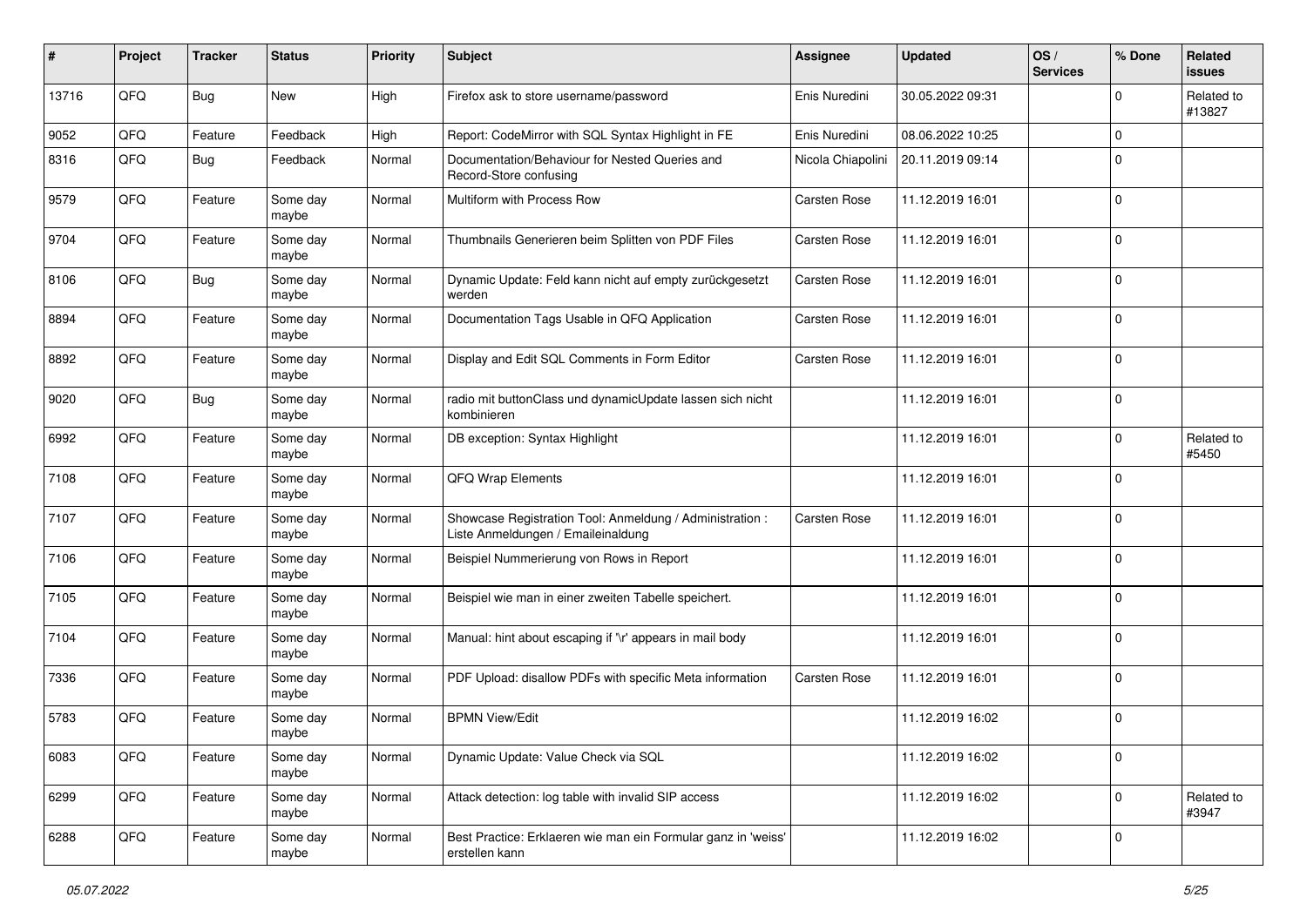| #    | Project | <b>Tracker</b> | <b>Status</b>     | <b>Priority</b> | Subject                                                                                                                       | <b>Assignee</b>     | <b>Updated</b>   | OS/<br><b>Services</b> | % Done              | Related<br>issues                           |
|------|---------|----------------|-------------------|-----------------|-------------------------------------------------------------------------------------------------------------------------------|---------------------|------------------|------------------------|---------------------|---------------------------------------------|
| 6515 | QFQ     | Feature        | Some day<br>maybe | Normal          | Formular: Felder dynamisch ein/ausblenden                                                                                     |                     | 11.12.2019 16:02 |                        | 0                   |                                             |
| 6715 | QFQ     | Feature        | Some day<br>maybe | Normal          | Code-Refactoring: dbArray vereinheitlichen                                                                                    | <b>Carsten Rose</b> | 11.12.2019 16:02 |                        | 0                   |                                             |
| 4349 | QFQ     | Feature        | Some day<br>maybe | Normal          | link download: downloaded external URL to<br>deliver/concatenate - check mimetipe and handle it correctly                     | Carsten Rose        | 11.12.2019 16:02 |                        | 0                   |                                             |
| 4442 | QFQ     | Feature        | Some day<br>maybe | Normal          | Special Column Name: _link - new symbol G (Glyph) to<br>choose any available symbol                                           |                     | 11.12.2019 16:02 |                        | $\mathbf 0$         |                                             |
| 4441 | QFQ     | <b>Bug</b>     | Some day<br>maybe | Normal          | \$_SERVER Vars sollten nur aus dem Store genommen<br>werden - Code entsprechend anpassen.                                     |                     | 11.12.2019 16:02 |                        | 0                   |                                             |
| 4440 | QFQ     | Feature        | Some day<br>maybe | Normal          | Manual.rst: explain how to. expand PHP Session to 4h                                                                          |                     | 11.12.2019 16:02 |                        | 0                   |                                             |
| 4420 | QFQ     | Feature        | Some day<br>maybe | Normal          | Client: Local Storage - store the changes of a form, local in<br>the browser.                                                 | Benjamin Baer       | 11.12.2019 16:02 |                        | 0                   |                                             |
| 4444 | QFQ     | Feature        | Some day<br>maybe | Normal          | FE.type=upload: detect mime type                                                                                              |                     | 11.12.2019 16:02 |                        | $\mathbf 0$         | Related to<br>#4303                         |
| 4839 | QFQ     | Feature        | Some day<br>maybe | Normal          | qfq-handle in <head> Abschnitt</head>                                                                                         | Carsten Rose        | 11.12.2019 16:02 |                        | 0                   |                                             |
| 4974 | QFQ     | Feature        | Some day<br>maybe | Normal          | Long polling - inform all listening clients of changes                                                                        |                     | 11.12.2019 16:02 |                        | $\mathbf 0$         |                                             |
| 4956 | QFQ     | Feature        | Some day<br>maybe | Normal          | Sendmail: Benutzerdefinierte Headers                                                                                          | Carsten Rose        | 11.12.2019 16:02 |                        | $\mathbf 0$         |                                             |
| 5160 | QFQ     | Feature        | Some day<br>maybe | Normal          | QFQ collaborative / together.js, ShareJS, y-js, collaborative,                                                                |                     | 11.12.2019 16:02 |                        | 0                   |                                             |
| 5129 | QFQ     | Feature        | Some day<br>maybe | Normal          | Reports: SQL fuer x Achse und y Achse                                                                                         |                     | 11.12.2019 16:02 |                        | 0                   |                                             |
| 3291 | QFQ     | Feature        | Some day<br>maybe | Normal          | AutoCron websiteToken                                                                                                         | Carsten Rose        | 11.12.2019 16:02 |                        | $\mathbf 0$         | Related to<br>#4250                         |
| 3285 | QFQ     | Feature        | Some day<br>maybe | Normal          | Zeichenlimit pro Feld: textarea / editor                                                                                      | Carsten Rose        | 11.12.2019 16:02 |                        | 0                   |                                             |
| 3385 | QFQ     | Feature        | Some day<br>maybe | Normal          | templateGroup: insert/update/delete non primary records                                                                       | Carsten Rose        | 11.12.2019 16:02 |                        | 0                   |                                             |
| 3350 | QFQ     | Feature        | Some day<br>maybe | Normal          | FormEditor: Hilfetext hinter 'checktype'                                                                                      | <b>Carsten Rose</b> | 11.12.2019 16:02 |                        | $\Omega$            |                                             |
| 3349 | QFQ     | <b>Bug</b>     | Some day<br>maybe | Normal          | config.qfq.ini: a) vertraegt keine '=' im Value (z.B. Passwort),<br>b) Values sollten in ticks einschliessbar sein (spaces, ) | Carsten Rose        | 11.12.2019 16:02 |                        | $\mathsf{O}\xspace$ |                                             |
| 3332 | QFQ     | Feature        | Some day<br>maybe | Normal          | Uploads: Thumbnails, Details zum hochgeladenen File                                                                           | Carsten Rose        | 11.12.2019 16:02 |                        | 0                   | Related to<br>#3264,<br>Related to<br>#5333 |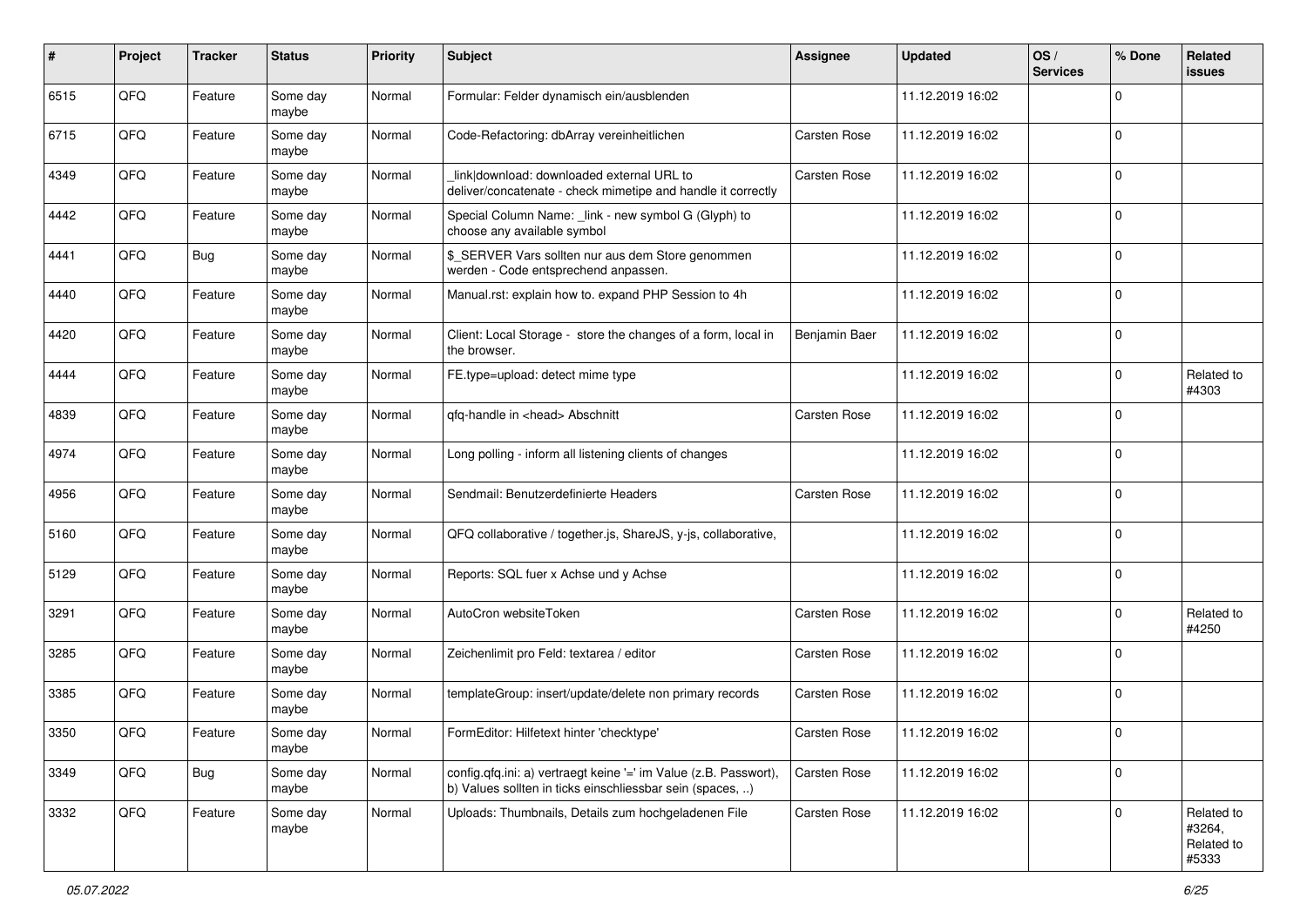| #    | Project | <b>Tracker</b> | <b>Status</b>     | <b>Priority</b> | Subject                                                                                                                                                  | Assignee            | <b>Updated</b>   | OS/<br><b>Services</b> | % Done         | Related<br>issues    |
|------|---------|----------------|-------------------|-----------------|----------------------------------------------------------------------------------------------------------------------------------------------------------|---------------------|------------------|------------------------|----------------|----------------------|
| 3331 | QFQ     | Feature        | Some day<br>maybe | Normal          | Default Tooltip fuer _page? Links: mit Form und Record ID                                                                                                | <b>Carsten Rose</b> | 11.12.2019 16:02 |                        | $\Omega$       |                      |
| 3495 | QFQ     | Feature        | Some day<br>maybe | Normal          | Predifined Parameter werden nicht in '+' (add new record)<br>SIP gerendert.                                                                              |                     | 11.12.2019 16:02 |                        | $\Omega$       |                      |
| 3458 | QFQ     | Feature        | Some day<br>maybe | Normal          | Display 'Edit Form Element'-Checkbox on form: should<br>depend on FE Group                                                                               | Carsten Rose        | 11.12.2019 16:02 |                        | $\Omega$       | Related to<br>#3447  |
| 3457 | QFQ     | Feature        | Some day<br>maybe | Normal          | LDAP: concat multi values to one single entry                                                                                                            | Carsten Rose        | 11.12.2019 16:02 |                        | $\Omega$       |                      |
| 3415 | QFQ     | Feature        | Some day<br>maybe | Normal          | FE Login Box Templatefile                                                                                                                                | Benjamin Baer       | 11.12.2019 16:02 |                        | $\Omega$       |                      |
| 3617 | QFQ     | Feature        | Some day<br>maybe | Normal          | Load javascripts at bottom                                                                                                                               |                     | 11.12.2019 16:02 |                        | $\Omega$       |                      |
| 3588 | QFQ     | <b>Bug</b>     | Some day<br>maybe | Normal          | templateGroup: versteckte Elemente werden weiterhin<br>gespeichert.                                                                                      | <b>Carsten Rose</b> | 11.12.2019 16:02 |                        | $\Omega$       |                      |
| 3708 | QFQ     | Feature        | Some day<br>maybe | Normal          | Form: input - 'specialchars', 'none'  gewisse tags erlauben,<br>andere verbieten                                                                         | <b>Carsten Rose</b> | 11.12.2019 16:02 |                        | $\Omega$       | Related to<br>#14320 |
| 3692 | QFQ     | Feature        | Some day<br>maybe | Normal          | QFQ Webseite                                                                                                                                             | Benjamin Baer       | 11.12.2019 16:02 |                        | $\Omega$       | Related to<br>#5033  |
| 3682 | QFQ     | Bug            | Some day<br>maybe | Normal          | Dynamic update: Radio buttons                                                                                                                            | Carsten Rose        | 11.12.2019 16:02 |                        | $\Omega$       |                      |
| 3677 | QFQ     | Feature        | Some day<br>maybe | Normal          | wkhtmltopdf: FE User access prohibited, if client IP changes<br>\$TYPO3_CONF_VARS[FE][lockIP]                                                            | Carsten Rose        | 11.12.2019 16:02 |                        | $\Omega$       |                      |
| 3666 | QFQ     | Feature        | Some day<br>maybe | Normal          | a) Performance Messung: mysql_real_escape_string() im<br>Vergleich zu str_replace(), b) doppeltes Aufrufen von<br>mysql_real_escape_string()             | Carsten Rose        | 11.12.2019 16:02 |                        | $\overline{0}$ |                      |
| 3646 | QFQ     | Feature        | Some day<br>maybe | Normal          | Moeglichkeit HTML Tags in Reports auszugeben (zu<br>enkodieren: htmlspecialchars)                                                                        |                     | 11.12.2019 16:02 |                        | $\Omega$       | Related to<br>#14320 |
| 3811 | QFQ     | Bug            | Some day<br>maybe | Normal          | Dynamic Update: extraButtonInfo - Text aktualisieren                                                                                                     | <b>Carsten Rose</b> | 11.12.2019 16:03 |                        | $\Omega$       | Related to<br>#11517 |
| 3750 | QFQ     | <b>Bug</b>     | Some day<br>maybe | Normal          | FE in a row: if one violates check, all are red                                                                                                          | Carsten Rose        | 11.12.2019 16:03 |                        | $\Omega$       |                      |
| 3879 | QFQ     | Feature        | Some day<br>maybe | Normal          | Form 'FormElement': Beim Feld 'name' rechts in der Notiz<br>einen Link einblenden - a) aktuelle Definition anzeigen, b)<br>Spalte in der Tabelle anlegen |                     | 11.12.2019 16:03 |                        | $\mathbf 0$    |                      |
| 3878 | QFQ     | Feature        | Some day<br>maybe | Normal          | Form 'FormElement': Spalte 'name' typeAhead mit<br>Spaltennamen der Primarytable.                                                                        |                     | 11.12.2019 16:03 |                        | 0              |                      |
| 3877 | QFQ     | Feature        | Some day<br>maybe | Normal          | FormEditor: die Felder die aktuell nicht gebraucht werden nur<br>auf readonly/disabled setzen (nicht ausblenden > das irritiert.                         | <b>Carsten Rose</b> | 11.12.2019 16:03 |                        | 0              |                      |
| 3941 | QFQ     | Feature        | Some day<br>maybe | Normal          | sqlAfter: es sollten mehrere moeglich sein                                                                                                               | Carsten Rose        | 11.12.2019 16:03 |                        | $\Omega$       | Related to<br>#3942  |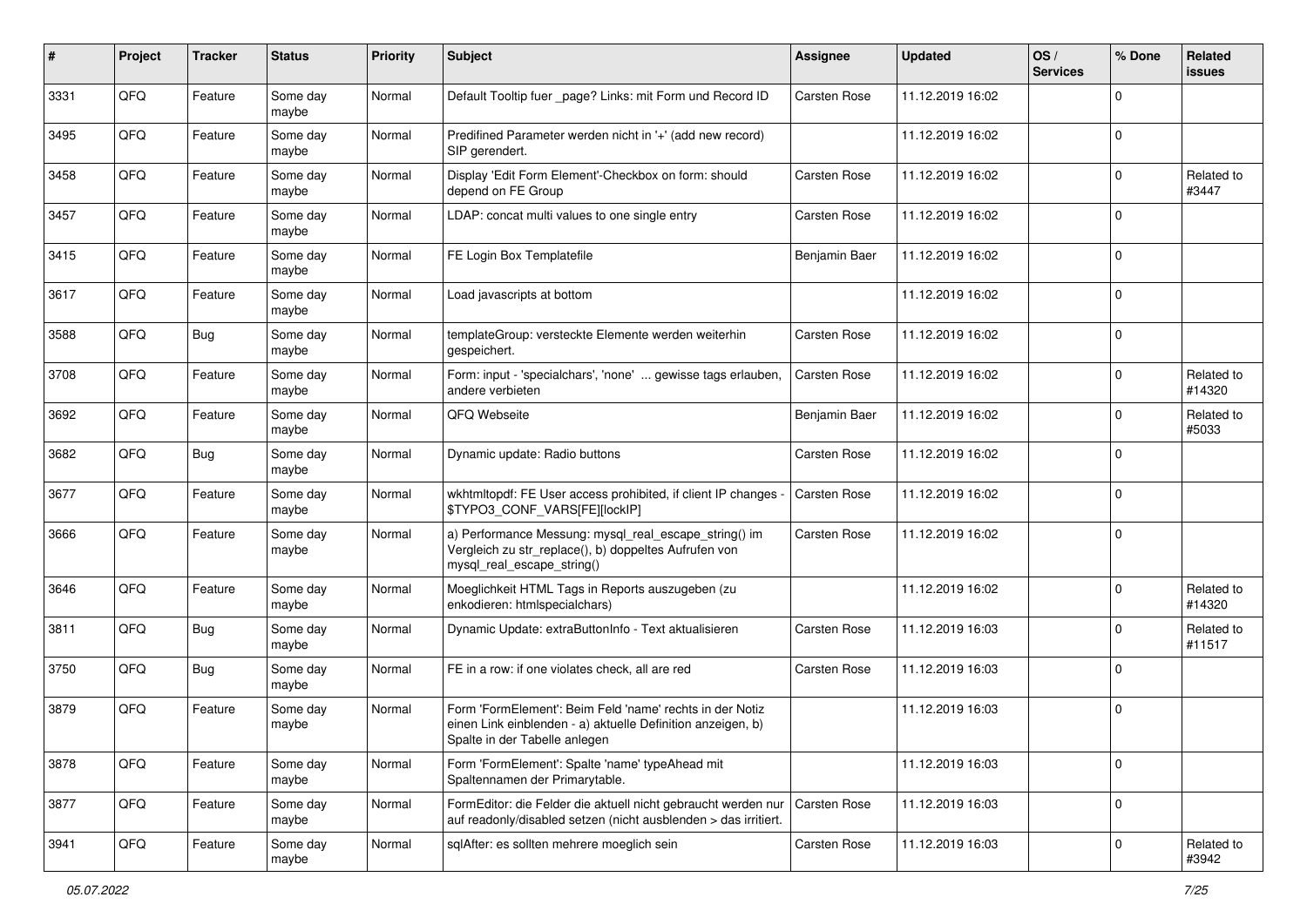| $\sharp$ | Project | <b>Tracker</b> | <b>Status</b>     | <b>Priority</b> | <b>Subject</b>                                                                                                       | <b>Assignee</b>     | <b>Updated</b>   | OS/<br><b>Services</b> | % Done      | Related<br>issues                           |
|----------|---------|----------------|-------------------|-----------------|----------------------------------------------------------------------------------------------------------------------|---------------------|------------------|------------------------|-------------|---------------------------------------------|
| 3905     | QFQ     | Feature        | Some day<br>maybe | Normal          | Documentation: Best Practice anhand eines Online<br>Bewerbungstools                                                  | Carsten Rose        | 11.12.2019 16:03 |                        | 0           |                                             |
| 3900     | QFQ     | Feature        | Some day<br>maybe | Normal          | Extend documentation of 'Copy / Paste'                                                                               | <b>Carsten Rose</b> | 11.12.2019 16:03 |                        | $\mathbf 0$ | Related to<br>#3899                         |
| 3895     | QFQ     | <b>Bug</b>     | Some day<br>maybe | Normal          | typeahead pedantic: on lehrkredit Idap webpass - if only one<br>person is in dropdown, such person can't be selected | Carsten Rose        | 11.12.2019 16:03 |                        | 0           |                                             |
| 3882     | QFQ     | <b>Bug</b>     | Some day<br>maybe | Normal          | templateGroup: disable 'add' if limit is reached - funktioniert<br>nicht wenn bereits records existierten            | Carsten Rose        | 11.12.2019 16:03 |                        | $\mathbf 0$ |                                             |
| 4008     | QFQ     | Bug            | Some day<br>maybe | Normal          | FormElemen.type=sendmail: wrong 'TO' if 'real<br>name <rea@mail.to>' is used</rea@mail.to>                           | Carsten Rose        | 11.12.2019 16:03 |                        | $\mathbf 0$ |                                             |
| 3991     | QFQ     | Feature        | Some day<br>maybe | Normal          | report: Columnname '_skipWrap' skips 'fbeg', 'fend'                                                                  | Carsten Rose        | 11.12.2019 16:03 |                        | $\mathbf 0$ |                                             |
| 3947     | QFQ     | Feature        | Some day<br>maybe | Normal          | Attack detectect: logout current user                                                                                | Carsten Rose        | 11.12.2019 16:03 |                        | $\mathbf 0$ | Related to<br>#5458,<br>Related to<br>#6299 |
| 3942     | QFQ     | Feature        | Some day<br>maybe | Normal          | Action Elemente: neu generierte IDs via FE weitergeben                                                               | <b>Carsten Rose</b> | 11.12.2019 16:03 |                        | $\mathbf 0$ | Related to<br>#3941                         |
| 4027     | QFQ     | Feature        | Some day<br>maybe | Normal          | Missing: orange 'check' / 'bullet'                                                                                   |                     | 11.12.2019 16:03 |                        | $\mathbf 0$ |                                             |
| 4026     | QFQ     | Feature        | Some day<br>maybe | Normal          | sqlLog.sql: log number of FE.id                                                                                      | Carsten Rose        | 11.12.2019 16:03 |                        | $\mathbf 0$ | Related to<br>#5458                         |
| 4197     | QFQ     | Feature        | Some day<br>maybe | Normal          | Unit Test fuer JSON Stream von QuickFormQuery.php ><br>doForm()                                                      | Carsten Rose        | 11.12.2019 16:03 |                        | $\mathbf 0$ |                                             |
| 4138     | QFQ     | <b>Bug</b>     | Some day<br>maybe | Normal          | style fehlt                                                                                                          |                     | 11.12.2019 16:03 |                        | $\mathbf 0$ |                                             |
| 4122     | QFQ     | <b>Bug</b>     | Some day<br>maybe | Normal          | file: Render Mode hat keinen Effekt                                                                                  |                     | 11.12.2019 16:03 |                        | $\Omega$    |                                             |
| 4293     | QFQ     | <b>Bug</b>     | Some day<br>maybe | Normal          | Download broken if token 'd:' is missing - but no error<br>message                                                   | Carsten Rose        | 11.12.2019 16:03 |                        | $\mathbf 0$ | Related to<br>#7514                         |
| 4259     | QFQ     | Feature        | Some day<br>maybe | Normal          | Instant trigger a cron job                                                                                           | <b>Carsten Rose</b> | 11.12.2019 16:03 |                        | $\mathbf 0$ |                                             |
| 1510     | QFQ     | Feature        | Some day<br>maybe | Normal          | jquery von google laden, falls das nicht geht lokal                                                                  |                     | 11.12.2019 16:03 |                        | $\mathbf 0$ |                                             |
| 1253     | QFQ     | Feature        | Some day<br>maybe | Normal          | QF: Colorpicker                                                                                                      |                     | 11.12.2019 16:03 |                        | $\mathbf 0$ |                                             |
| 1251     | QFQ     | Feature        | Some day<br>maybe | Normal          | QF: Combo                                                                                                            |                     | 11.12.2019 16:03 |                        | $\mathbf 0$ |                                             |
| 1946     | QFQ     | Feature        | Some day<br>maybe | Normal          | Kontrolle ob der ReadOnly Modus bei den<br>Formularelementen korrekt implementiert ist                               | Carsten Rose        | 11.12.2019 16:03 |                        | $\mathbf 0$ |                                             |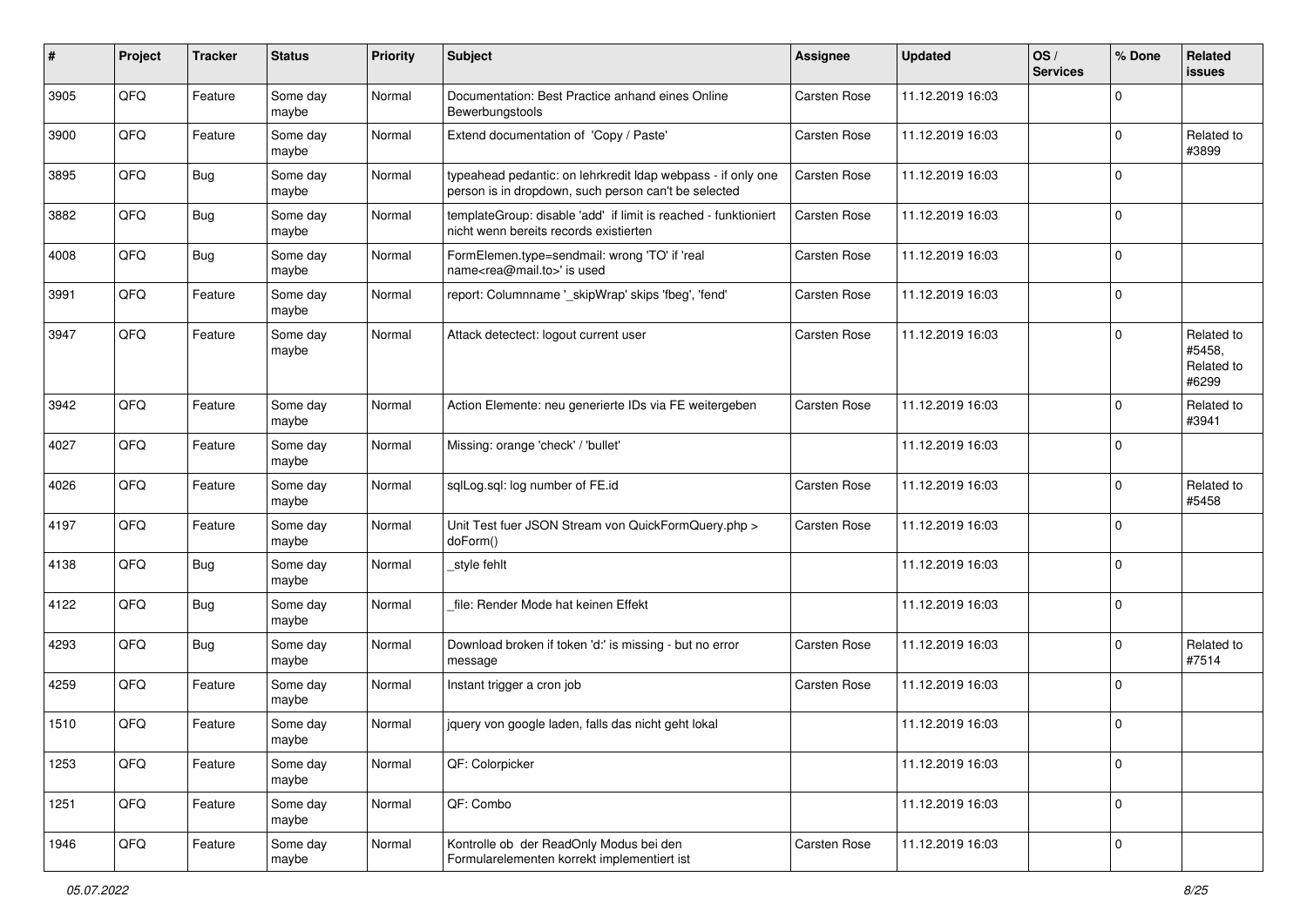| #    | <b>Project</b> | <b>Tracker</b> | <b>Status</b>     | <b>Priority</b> | <b>Subject</b>                                                                                                                        | Assignee            | <b>Updated</b>   | OS/<br><b>Services</b> | % Done         | Related<br><b>issues</b>                    |
|------|----------------|----------------|-------------------|-----------------|---------------------------------------------------------------------------------------------------------------------------------------|---------------------|------------------|------------------------|----------------|---------------------------------------------|
| 1635 | QFQ            | Feature        | Some day<br>maybe | Normal          | QFQ Extension content record: weitere Optionen einblenden.                                                                            | <b>Carsten Rose</b> | 11.12.2019 16:03 |                        | $\Omega$       |                                             |
| 2084 | QFQ            | Feature        | Some day<br>maybe | Normal          | Mailto mit encryption: Subrecord                                                                                                      | Carsten Rose        | 11.12.2019 16:03 |                        | $\Omega$       | Related to<br>#2082                         |
| 2063 | QFQ            | <b>Bug</b>     | Some day<br>maybe | Normal          | Pills auf 'inaktiv' setzen falls keine Element auf dem Pill<br>sichtbar sind.                                                         | Benjamin Baer       | 11.12.2019 16:03 |                        | $\Omega$       | Related to<br>#3752                         |
| 2995 | QFQ            | Feature        | Some day<br>maybe | Normal          | Dropdown JQuery Plugin: 'chosen' - Moeglichkeit um Select<br>Listen mehr Funktion zu geben. Kein Bootstrap noetig.                    | Carsten Rose        | 11.12.2019 16:03 |                        | $\Omega$       |                                             |
| 2950 | QFQ            | Feature        | Some day<br>maybe | Normal          | Inhalt QFQ Records als File                                                                                                           |                     | 11.12.2019 16:03 |                        | $\Omega$       |                                             |
| 3216 | QFQ            | Feature        | Some day<br>maybe | Normal          | dynamic update für checkbox label2                                                                                                    | <b>Carsten Rose</b> | 11.12.2019 16:03 |                        | $\Omega$       | Related to<br>#2081                         |
| 3130 | QFQ            | <b>Bug</b>     | Some day<br>maybe | Normal          | Debug Info's nicht korrekt nach 'New > Save'.                                                                                         | <b>Carsten Rose</b> | 11.12.2019 16:03 |                        | $\Omega$       | Related to<br>#3253                         |
| 3267 | QFQ            | Feature        | Some day<br>maybe | Normal          | 2 Forms auf einer Seite: real + Read only                                                                                             | Carsten Rose        | 11.12.2019 16:03 |                        | $\mathbf 0$    |                                             |
| 4023 | QFQ            | Feature        | New               | Normal          | prepared statements - FE action: salveld, sqllnsert,<br>sqlUpdate, sqlDelete, sqlBefore, sqlAfter                                     | <b>Carsten Rose</b> | 11.12.2019 16:15 |                        | $\Omega$       |                                             |
| 2361 | QFQ            | Feature        | <b>New</b>        | Normal          | Logging wer/wann/wo welches Formular aufgerufen hat                                                                                   | Carsten Rose        | 11.12.2019 16:15 |                        | $\Omega$       | Related to<br>#4432,<br>Related to<br>#7480 |
| 7480 | QFQ            | Feature        | <b>New</b>        | Normal          | Record History (Undo / Redo)                                                                                                          | <b>Carsten Rose</b> | 11.12.2019 16:16 |                        | $\Omega$       | Related to<br>#2361                         |
| 6602 | QFQ            | Feature        | <b>New</b>        | Normal          | Formlet: in Report auf Mausklick ein mini-form oeffnen                                                                                | <b>Carsten Rose</b> | 11.12.2019 16:16 |                        | $\Omega$       |                                             |
| 4756 | QFQ            | Bug            | <b>New</b>        | Normal          | Form dirty even nothing changes                                                                                                       | <b>Carsten Rose</b> | 11.12.2019 16:16 |                        | 0              |                                             |
| 8702 | QFQ            | Feature        | <b>New</b>        | Normal          | Load Record which is locked: missing user info                                                                                        | Carsten Rose        | 11.12.2019 16:16 |                        | $\Omega$       | Related to<br>#9789                         |
| 9777 | QFQ            | Feature        | <b>New</b>        | Normal          | Logging QFQ Variables                                                                                                                 | Carsten Rose        | 16.12.2019 17:17 |                        | $\Omega$       |                                             |
| 9853 | QFQ            | Feature        | <b>New</b>        | Normal          | Check das SQL / QFQ / Mail Logfile geschrieben wird                                                                                   |                     | 09.01.2020 11:15 |                        | $\Omega$       |                                             |
| 9927 | QFQ            | Feature        | New               | Normal          | QFQ Update: a) Update nur machen wenn BE User<br>eingeloggt ist., b) Bei Fehler genaue Meldung welcher<br>Updateschritt Probleme hat. | Carsten Rose        | 22.01.2020 12:59 |                        | $\overline{0}$ |                                             |
| 7660 | QFQ            | Feature        | <b>New</b>        | Normal          | IMAP: import mails to DB, move / delete mails                                                                                         | <b>Carsten Rose</b> | 01.02.2020 09:52 |                        | 0              |                                             |
| 5782 | QFQ            | Feature        | <b>New</b>        | Normal          | NextCloud API                                                                                                                         | <b>Carsten Rose</b> | 01.02.2020 10:02 |                        | $\Omega$       |                                             |
| 7920 | QFQ            | Feature        | <b>New</b>        | Normal          | FE: Syntax Highlight, Zeinlenumbruch                                                                                                  | <b>Carsten Rose</b> | 01.02.2020 10:03 |                        | $\mathbf 0$    |                                             |
| 5942 | QFQ            | Feature        | Priorize          | Normal          | 'L' and 'type': append to links, generate via 'link' by using 'u:'                                                                    | <b>Carsten Rose</b> | 01.02.2020 10:13 |                        | $\Omega$       |                                             |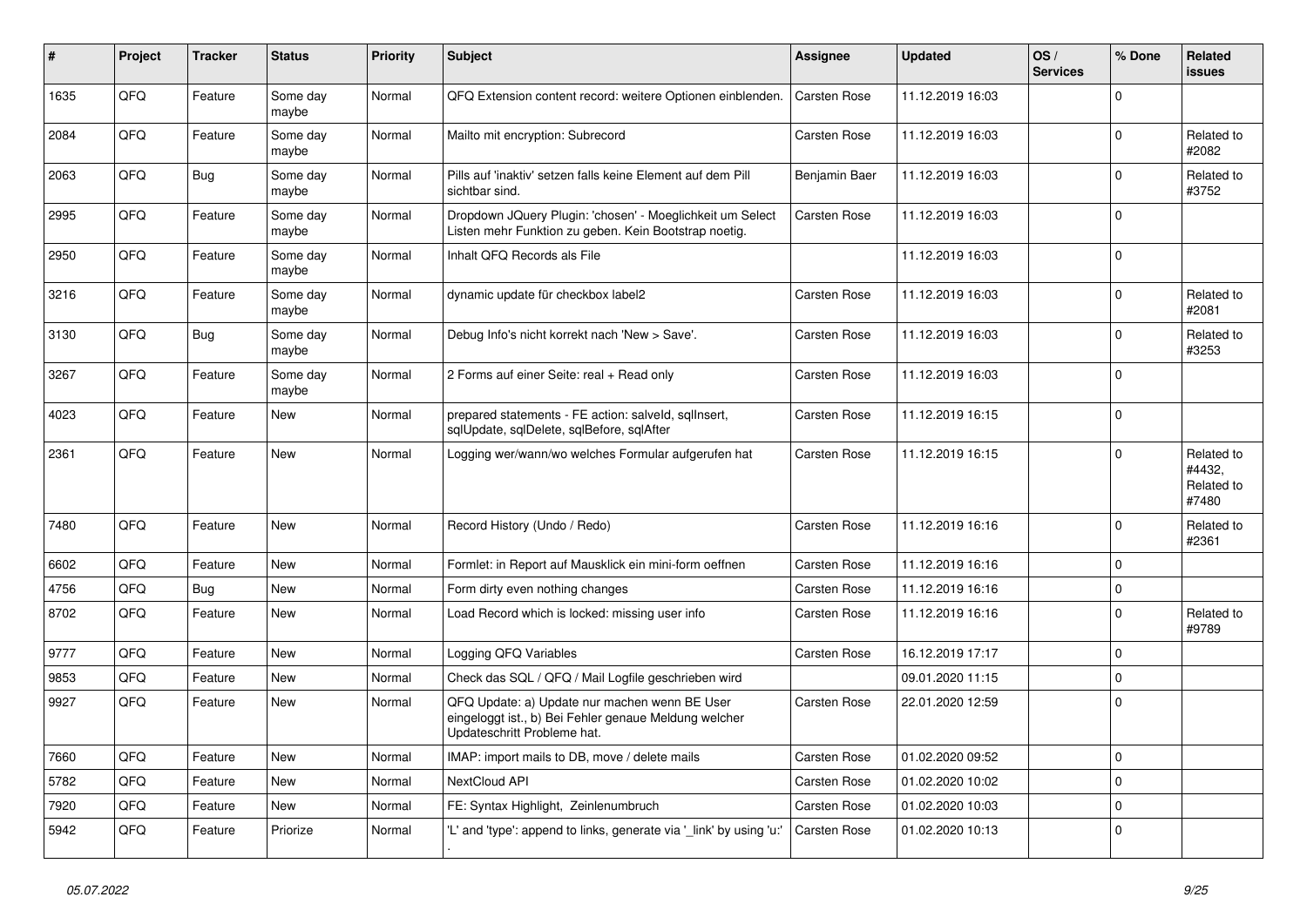| #     | Project | <b>Tracker</b> | <b>Status</b>     | <b>Priority</b> | <b>Subject</b>                                                                            | <b>Assignee</b> | <b>Updated</b>   | OS/<br><b>Services</b> | % Done      | Related<br>issues   |
|-------|---------|----------------|-------------------|-----------------|-------------------------------------------------------------------------------------------|-----------------|------------------|------------------------|-------------|---------------------|
| 3782  | QFQ     | <b>Bug</b>     | Priorize          | Normal          | Bei fehlerhafter Eingabe (z.B. Datum) sollte das erwartete<br>Format angezeigt werden     | Carsten Rose    | 01.02.2020 10:13 |                        | $\Omega$    |                     |
| 7616  | QFQ     | <b>Bug</b>     | Priorize          | Normal          | Selectlist with Enum & Dynamic Update                                                     | Carsten Rose    | 01.02.2020 10:13 |                        | $\mathbf 0$ |                     |
| 7522  | QFQ     | Feature        | Priorize          | Normal          | Inserting default index.html to folder (Avoid Apache Indexing)                            | Carsten Rose    | 01.02.2020 10:13 |                        | $\mathbf 0$ |                     |
| 7290  | QFQ     | Feature        | Priorize          | Normal          | FormEditor: title as textarea if LEN(title)>60                                            | Carsten Rose    | 01.02.2020 10:13 |                        | $\Omega$    | Blocked by<br>#7682 |
| 7217  | QFQ     | Feature        | Priorize          | Normal          | Download: notice User if `_sip=?` is missing                                              | Carsten Rose    | 01.02.2020 10:13 |                        | $\mathbf 0$ |                     |
| 6998  | QFQ     | Feature        | Priorize          | Normal          | Form: with debug=on show column information as tooltip of<br>column label                 | Carsten Rose    | 01.02.2020 10:13 |                        | $\Omega$    |                     |
| 6574  | QFQ     | <b>Bug</b>     | Priorize          | Normal          | qfq.log: Fehlermeldung wurde angezeigt, aber nicht geloggt                                | Carsten Rose    | 01.02.2020 10:13 |                        | $\Omega$    |                     |
| 8585  | QFQ     | Feature        | Priorize          | Normal          | Enhance Error message for 'unknown form'                                                  | Carsten Rose    | 01.02.2020 10:13 |                        | $\mathbf 0$ |                     |
| 8584  | QFQ     | Feature        | Priorize          | Normal          | FE 'Action' - never assign to Container (except Template<br>Group)                        | Carsten Rose    | 01.02.2020 10:13 |                        | $\mathbf 0$ |                     |
| 8037  | QFQ     | Bug            | Priorize          | Normal          | FE.type=upload (advanced mode): {{slaveld:V}} missing<br>during dynamic update            | Carsten Rose    | 01.02.2020 10:13 |                        | $\mathbf 0$ |                     |
| 8034  | QFQ     | Feature        | Priorize          | Normal          | FormElement 'data': 22.22.2222 should not be accepted                                     | Carsten Rose    | 01.02.2020 10:13 |                        | $\mathbf 0$ |                     |
| 7656  | QFQ     | <b>Bug</b>     | Priorize          | Normal          | FE with required, 'pattern' and 'extraButtonLock': always<br>complain about missing value | Carsten Rose    | 01.02.2020 10:13 |                        | $\mathbf 0$ |                     |
| 7630  | QFQ     | Feature        | Priorize          | Normal          | detailed error message for simple upload                                                  | Carsten Rose    | 01.02.2020 10:13 |                        | $\mathbf 0$ |                     |
| 9947  | QFQ     | <b>Bug</b>     | Priorize          | Normal          | Unwanted error message if missing 'typeAheadSqlPrefetch'                                  | Carsten Rose    | 01.02.2020 10:13 |                        | $\Omega$    |                     |
| 9900  | QFQ     | Feature        | Priorize          | Normal          | Generic API Call: tt-content record >> JSON                                               | Carsten Rose    | 01.02.2020 10:13 |                        | $\mathbf 0$ |                     |
| 9862  | QFQ     | Bug            | Priorize          | Normal          | Failed writing to sql mail qfq.log should throw an exception                              | Carsten Rose    | 01.02.2020 10:13 |                        | $\mathbf 0$ |                     |
| 9975  | QFQ     | <b>Bug</b>     | Priorize          | Normal          | Dropdown Menu: 'r:3' broken                                                               | Carsten Rose    | 01.02.2020 10:13 |                        | $\Omega$    |                     |
| 9983  | QFQ     | Feature        | New               | Normal          | Report Notation: new keyword 'range'                                                      | Carsten Rose    | 01.02.2020 15:55 |                        | $\mathbf 0$ |                     |
| 9024  | QFQ     | <b>Bug</b>     | Some day<br>maybe | Normal          | QFQ Einarbeitung                                                                          |                 | 01.02.2020 15:56 |                        | $\Omega$    |                     |
| 2643  | QFQ     | <b>Bug</b>     | Some day<br>maybe | Normal          | Zend / PHP Webinars anschauen                                                             | Carsten Rose    | 01.02.2020 15:56 |                        | $\mathbf 0$ |                     |
| 9898  | QFQ     | Bug            | Feedback          | Normal          | Formular trotz Timeout gespeichert                                                        | Benjamin Baer   | 01.02.2020 15:56 |                        | $\mathbf 0$ |                     |
| 9855  | QFQ     | <b>Bug</b>     | New               | Normal          | <b>Required Check</b>                                                                     |                 | 01.02.2020 15:56 |                        | $\Omega$    |                     |
| 9773  | QFQ     | <b>Bug</b>     | New               | Normal          | form.parameter.formModeGlobal=requiredOff                                                 | Carsten Rose    | 01.02.2020 15:56 |                        | $\mathbf 0$ |                     |
| 9535  | QFQ     | <b>Bug</b>     | Feedback          | Normal          | Report:  AS ' vertical' - column to wide - vertical >> rot45,<br>rot90                    | Benjamin Baer   | 01.02.2020 15:56 |                        | $\mathbf 0$ |                     |
| 10014 | QFQ     | Feature        | New               | Normal          | Manual.rst: describe behaviour and process order of<br>fillStoreVar, slaveId, sqlBefore,  | Carsten Rose    | 01.02.2020 22:31 |                        | $\Omega$    |                     |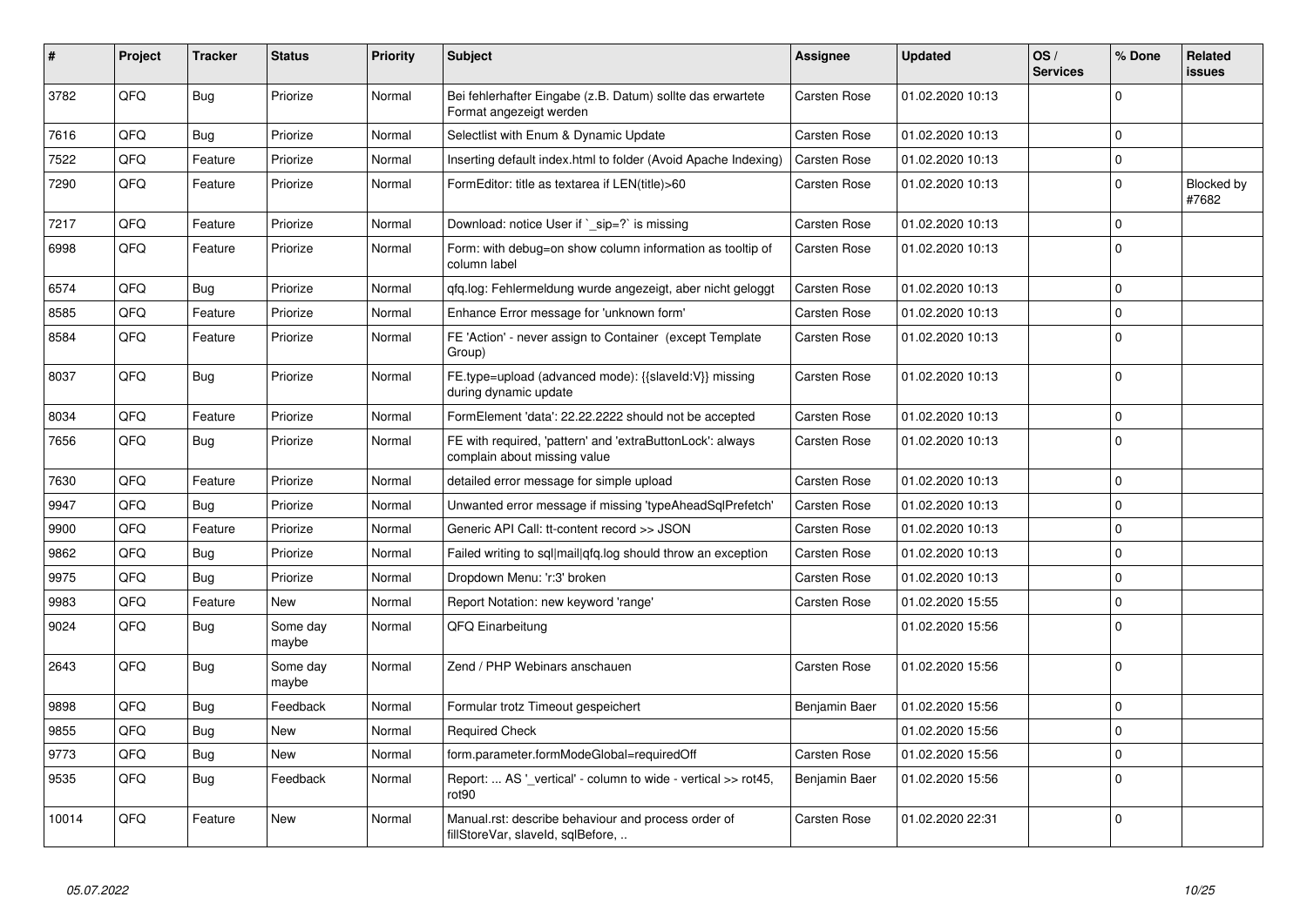| #    | Project | <b>Tracker</b> | <b>Status</b>     | <b>Priority</b> | <b>Subject</b>                                                                                                       | <b>Assignee</b>     | <b>Updated</b>   | OS/<br><b>Services</b> | % Done      | Related<br>issues   |
|------|---------|----------------|-------------------|-----------------|----------------------------------------------------------------------------------------------------------------------|---------------------|------------------|------------------------|-------------|---------------------|
| 9928 | QFQ     | Feature        | Priorize          | Normal          | SpecialColumnName: a) Deprecated: ' AS "_+tag " ', b)<br>New: ' AS "_ <tag1><tag2>"'</tag2></tag1>                   | <b>Carsten Rose</b> | 01.02.2020 23:17 |                        | 0           | Related to<br>#9929 |
| 8277 | QFQ     | Feature        | Priorize          | Normal          | fe.parameter.default=                                                                                                | <b>Carsten Rose</b> | 01.02.2020 23:17 |                        | 0           | Related to<br>#8113 |
| 9968 | QFQ     | Feature        | Priorize          | Normal          | Tooltip in Links for Developer                                                                                       | Carsten Rose        | 01.02.2020 23:17 |                        | 0           |                     |
| 4583 | QFQ     | Bug            | Some day<br>maybe | Normal          | Dynamic Update bei TypeAhead Feldern                                                                                 | Carsten Rose        | 01.02.2020 23:19 |                        | $\mathbf 0$ |                     |
| 4528 | QFQ     | <b>Bug</b>     | Some day<br>maybe | Normal          | extraButtonLock mit SQLAhead Bug                                                                                     | Carsten Rose        | 01.02.2020 23:19 |                        | $\mathbf 0$ |                     |
| 4092 | QFQ     | <b>Bug</b>     | Some day<br>maybe | Normal          | 1) Logging verbessern wann welches FE warum ausgefuehrt<br>wird, 2) Documentation: Best Practice Template Group      | <b>Carsten Rose</b> | 01.02.2020 23:19 |                        | $\mathbf 0$ | Related to<br>#3504 |
| 5389 | QFQ     | Feature        | Some day<br>maybe | Normal          | QFQ Design: Multline label / note                                                                                    | Benjamin Baer       | 01.02.2020 23:19 |                        | 0           |                     |
| 5132 | QFQ     | Feature        | Some day<br>maybe | Normal          | Error Message sendmail missing attachment: more details                                                              | Carsten Rose        | 01.02.2020 23:19 |                        | 0           |                     |
| 5021 | QFQ     | <b>Bug</b>     | Some day<br>maybe | Normal          | FE.typ=extra - during save displays error 'datum2' already<br>filled in STORE_SIP - the value is stored nevertheless | Carsten Rose        | 01.02.2020 23:19 |                        | 0           | Related to<br>#3875 |
| 4872 | QFQ     | Feature        | Some day<br>maybe | Normal          | Fields of Typo3 page available in STORE_TYPO3                                                                        | Carsten Rose        | 01.02.2020 23:19 |                        | 0           |                     |
| 4869 | QFQ     | Feature        | Some day<br>maybe | Normal          | Dynamic Update (show, hide, readonly?, required?) for<br><b>Template Group Elements</b>                              | Carsten Rose        | 01.02.2020 23:19 |                        | $\mathbf 0$ | Related to<br>#4865 |
| 4606 | QFQ     | Feature        | Some day<br>maybe | Normal          | link: qualifier to render bootstrap button                                                                           | Carsten Rose        | 01.02.2020 23:19 |                        | 0           |                     |
| 5877 | QFQ     | <b>Bug</b>     | Some day<br>maybe | Normal          | FE.type=note:bsColumn strange behaviour                                                                              |                     | 01.02.2020 23:19 |                        | $\mathbf 0$ |                     |
| 5852 | QFQ     | Feature        | Some day<br>maybe | Normal          | Logging: mail.log / sql.log - im FE anzeigen und via AJAX<br>aktualisieren                                           | Carsten Rose        | 01.02.2020 23:19 |                        | 0           | Related to<br>#5885 |
| 5805 | QFQ     | Feature        | Some day<br>maybe | Normal          | TypeAHead SQL value instead of key stored                                                                            |                     | 01.02.2020 23:19 |                        | $\mathbf 0$ | Related to<br>#5444 |
| 5768 | QFQ     | Bug            | Some day<br>maybe | Normal          | '{{pageLanguage:T}}' missing if QFQ is called via api                                                                | Carsten Rose        | 01.02.2020 23:19 |                        | $\mathbf 0$ |                     |
| 5706 | QFQ     | <b>Bug</b>     | Some day<br>maybe | Normal          | upload: fileDestination needs to be sanatized                                                                        | Carsten Rose        | 01.02.2020 23:19 |                        | $\mathbf 0$ |                     |
| 5579 | QFQ     | Feature        | Some day<br>maybe | Normal          | Enhance Doc / Presentation: variable type 'link column type'                                                         | Carsten Rose        | 01.02.2020 23:19 |                        | 0           |                     |
| 5557 | QFQ     | <b>Bug</b>     | Some day<br>maybe | Normal          | Form load: STORE_RECORD filled, but should be empty                                                                  | Carsten Rose        | 01.02.2020 23:19 |                        | 0           |                     |
| 7100 | QFQ     | Feature        | Some day<br>maybe | Normal          | Download: log access, max downloads, time limit                                                                      |                     | 01.02.2020 23:19 |                        | 0           |                     |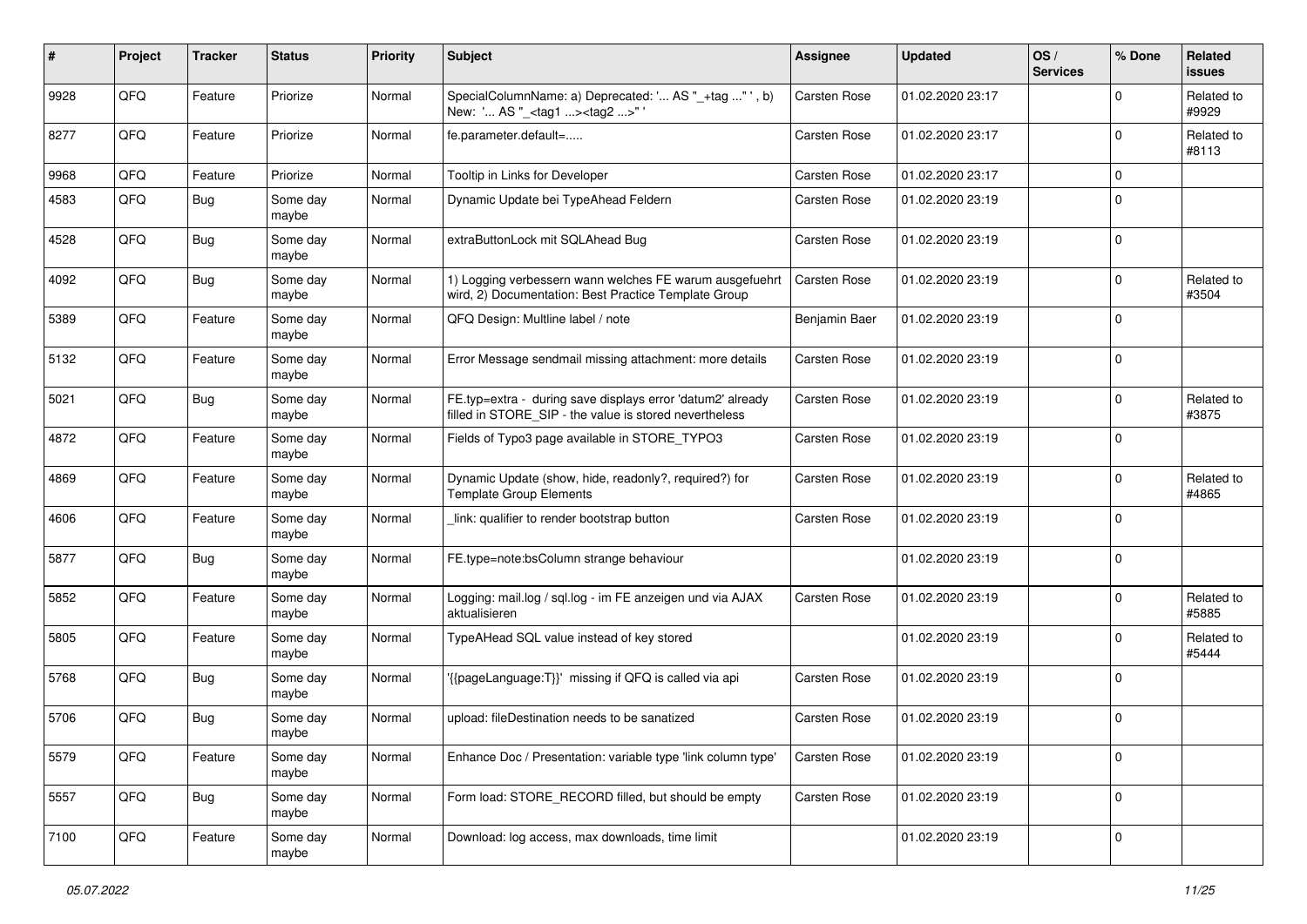| $\sharp$ | Project | <b>Tracker</b> | <b>Status</b>     | <b>Priority</b> | <b>Subject</b>                                                                                                                                           | <b>Assignee</b>     | <b>Updated</b>   | OS/<br><b>Services</b> | % Done         | Related<br>issues                           |
|----------|---------|----------------|-------------------|-----------------|----------------------------------------------------------------------------------------------------------------------------------------------------------|---------------------|------------------|------------------------|----------------|---------------------------------------------|
| 6704     | QFQ     | Feature        | Some day<br>maybe | Normal          | Upload Mode: Bilder in Notizen rechts sollen aktuellen<br>Upload repräsentieren.                                                                         |                     | 01.02.2020 23:19 |                        | $\Omega$       | Related to<br>#3264                         |
| 6084     | QFQ     | Feature        | Some day<br>maybe | Normal          | New escape type: 'D' - convert date                                                                                                                      |                     | 01.02.2020 23:19 |                        | $\mathbf 0$    |                                             |
| 5991     | QFQ     | <b>Bug</b>     | Some day<br>maybe | Normal          | URLs with ' ' or long parameter are problematic                                                                                                          | <b>Carsten Rose</b> | 01.02.2020 23:19 |                        | $\Omega$       |                                             |
| 5983     | QFQ     | Feature        | Some day<br>maybe | Normal          | Form Submit (save & update): normalize date/-time FE                                                                                                     | Carsten Rose        | 01.02.2020 23:19 |                        | $\mathbf 0$    |                                             |
| 5923     | QFQ     | Feature        | Some day<br>maybe | Normal          | fillStoreSystemBySqlLate                                                                                                                                 |                     | 01.02.2020 23:19 |                        | $\mathbf 0$    |                                             |
| 5895     | QFQ     | Feature        | Some day<br>maybe | Normal          | Tutorial: List of all QFQ Features                                                                                                                       |                     | 01.02.2020 23:19 |                        | $\Omega$       |                                             |
| 5893     | QFQ     | Feature        | Some day<br>maybe | Normal          | Edit on double-click                                                                                                                                     |                     | 01.02.2020 23:19 |                        | $\Omega$       | Related to<br>#5894                         |
| 8056     | QFQ     | Feature        | Some day<br>maybe | Normal          | Termin Organisation (Reservation)                                                                                                                        |                     | 01.02.2020 23:19 |                        | $\Omega$       | Related to<br>#8658                         |
| 7921     | QFQ     | Feature        | Some day<br>maybe | Normal          | Rest API Export: URL kuerzer machen                                                                                                                      |                     | 01.02.2020 23:19 |                        | 0              |                                             |
| 7281     | QFQ     | <b>Bug</b>     | Some day<br>maybe | Normal          | Subrecords: on large screen separator line too short                                                                                                     |                     | 01.02.2020 23:19 |                        | $\Omega$       |                                             |
| 4651     | QFQ     | <b>Bug</b>     | Some day<br>maybe | Normal          | "Loading document" Modal wird angezeigt bei uzhcd type=2<br>Ansicht                                                                                      | <b>Carsten Rose</b> | 01.02.2020 23:20 |                        | $\overline{0}$ |                                             |
| 4454     | QFQ     | Bug            | Some day<br>maybe | Normal          | Required Elements: multiple elements in a row - whole row<br>marked if only one input is empty.                                                          | Benjamin Baer       | 01.02.2020 23:20 |                        | $\Omega$       |                                             |
| 4439     | QFQ     | Feature        | Some day<br>maybe | Normal          | Log: report all actions fired by an FE Element, incl. the<br>original directive (slaveld, sqlInsert, )                                                   |                     | 01.02.2020 23:20 |                        | $\Omega$       | Related to<br>#4432,<br>Related to<br>#5458 |
| 4435     | QFQ     | Feature        | Some day<br>maybe | Normal          | Report: striptags - specify allowed tags                                                                                                                 |                     | 01.02.2020 23:20 |                        | $\Omega$       |                                             |
| 4433     | QFQ     | Feature        | Some day<br>maybe | Normal          | Log when SIP will be destroyed by QFQ for any (security)<br>reason                                                                                       |                     | 01.02.2020 23:20 |                        | $\Omega$       | Related to<br>#4432,<br>Related to<br>#5458 |
| 4398     | QFQ     | <b>Bug</b>     | Some day<br>maybe | Normal          | Typeahead: mouse click in a prefilled input opens a single<br>item dropdown with the current value - click on it seems to<br>set the value, not the key. | Benjamin Baer       | 01.02.2020 23:20 |                        | 0              | Related to<br>#4457                         |
| 4330     | QFQ     | Feature        | Some day<br>maybe | Normal          | Error Message: report missing {{ / }} in sqlUpdate, sqlInsert,<br>sqlDelete, sqlAfter, sqlBefore in FE action elements.                                  | Carsten Rose        | 01.02.2020 23:20 |                        | 0              |                                             |
| 4328     | QFQ     | <b>Bug</b>     | Some day<br>maybe | Normal          | Error Message: Show FE name/number on problems in FE                                                                                                     | Carsten Rose        | 01.02.2020 23:20 |                        | 0              |                                             |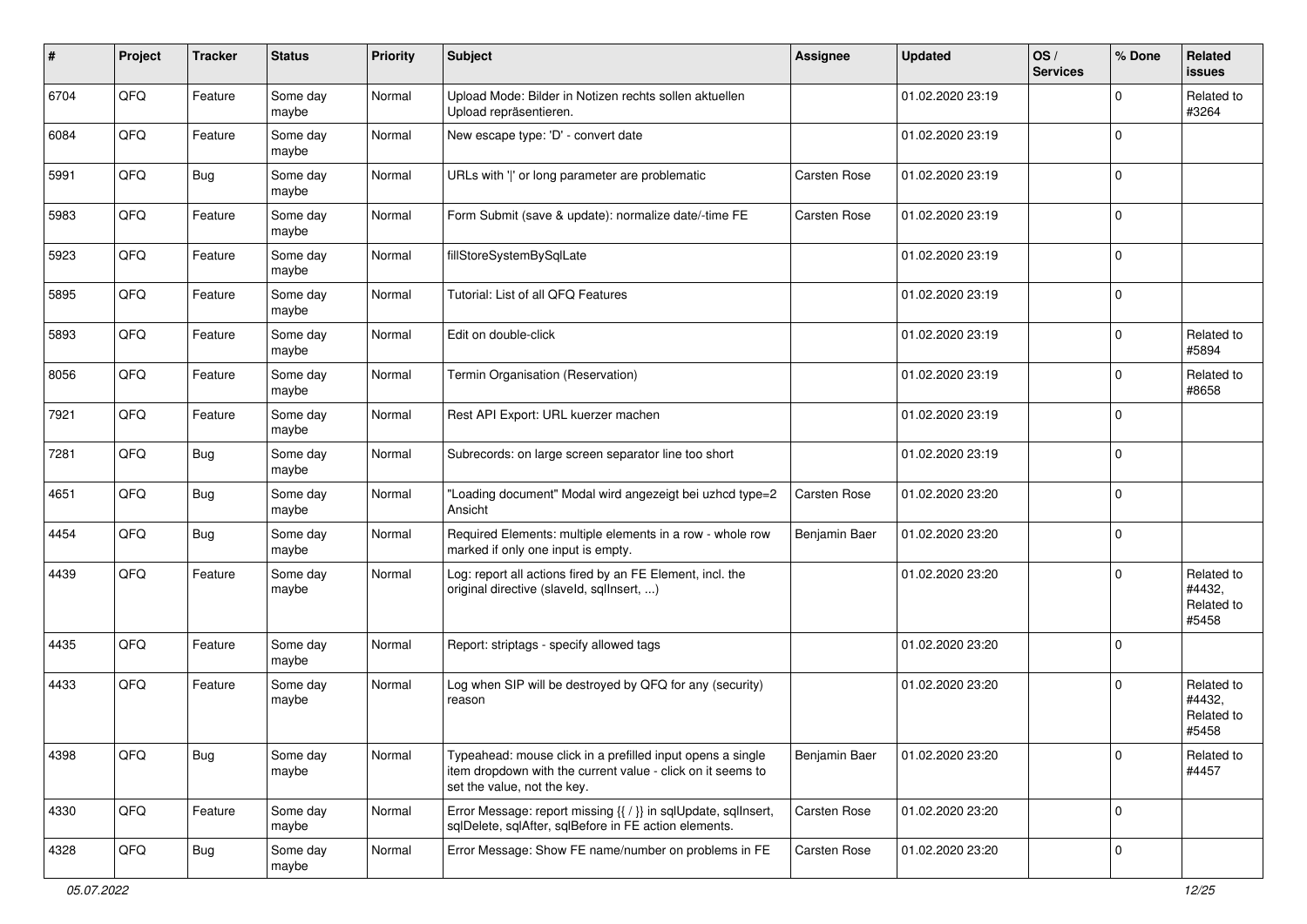| $\sharp$ | Project | <b>Tracker</b> | <b>Status</b>     | <b>Priority</b> | <b>Subject</b>                                                                                               | <b>Assignee</b>     | <b>Updated</b>   | OS/<br><b>Services</b> | % Done      | Related<br><b>issues</b>                    |
|----------|---------|----------------|-------------------|-----------------|--------------------------------------------------------------------------------------------------------------|---------------------|------------------|------------------------|-------------|---------------------------------------------|
| 1234     | QFQ     | Feature        | Some day<br>maybe | Normal          | QF: Record numbering: Im Grid soll in Spalte 1 optional die<br>laufende Nummer der Records angezeigt werden. |                     | 01.02.2020 23:20 |                        | $\Omega$    |                                             |
| 955      | QFQ     | Feature        | Some day<br>maybe | Normal          | QF: Notizen vor/nach dem Form                                                                                |                     | 01.02.2020 23:20 |                        | $\mathbf 0$ |                                             |
| 5455     | QFQ     | Feature        | Some day<br>maybe | Normal          | Mail Redirects grld abhaengig                                                                                |                     | 01.02.2020 23:20 |                        | $\mathbf 0$ |                                             |
| 5428     | QFQ     | Feature        | Some day<br>maybe | Normal          | secure thumbnail: late render on access.                                                                     | <b>Carsten Rose</b> | 01.02.2020 23:20 |                        | $\Omega$    |                                             |
| 5342     | QFQ     | Feature        | Some day<br>maybe | Normal          | link - with HTML Attributes                                                                                  |                     | 01.02.2020 23:20 |                        | $\Omega$    | Related to<br>#14077                        |
| 5024     | QFQ     | Feature        | Some day<br>maybe | Normal          | Fabric: Generate PDF with edits                                                                              | Benjamin Baer       | 01.02.2020 23:20 |                        | $\Omega$    | Related to<br>#10704                        |
| 4816     | QFQ     | Feature        | Some day<br>maybe | Normal          | Templates for QFQ Reports (Tables, Radios, )                                                                 |                     | 01.02.2020 23:20 |                        | $\mathbf 0$ |                                             |
| 4757     | QFQ     | Feature        | Some day<br>maybe | Normal          | Test subrecord: download links ok? Links ok?                                                                 | <b>Carsten Rose</b> | 01.02.2020 23:20 |                        | $\mathbf 0$ |                                             |
| 4652     | QFQ     | Feature        | Some day<br>maybe | Normal          | UZH CD: Weiterleitung auf benutzerdefinierte 403/404 Seite                                                   | <b>Carsten Rose</b> | 01.02.2020 23:20 |                        | $\mathbf 0$ |                                             |
| 7402     | QFQ     | <b>Bug</b>     | Some day<br>maybe | Normal          | thumbnail cache: outdated picture when permission denied<br>and permission resolved.                         |                     | 01.02.2020 23:20 |                        | $\Omega$    |                                             |
| 7101     | QFQ     | <b>Bug</b>     | Some day<br>maybe | Normal          | 'form' in SIP and 'report' - breaks                                                                          |                     | 01.02.2020 23:20 |                        | $\Omega$    |                                             |
| 5851     | QFQ     | Feature        | Some day<br>maybe | Normal          | Queue System implementieren: MQTT, RabbitMQ                                                                  |                     | 01.02.2020 23:20 |                        | $\Omega$    | Related to<br>#5715                         |
| 5850     | QFQ     | Feature        | Some day<br>maybe | Normal          | Deployment: In QFQ Doc best practice fuer zeitgemaesses<br>Deployment beschreiben                            |                     | 01.02.2020 23:20 |                        | $\Omega$    |                                             |
| 5665     | QFQ     | Feature        | Some day<br>maybe | Normal          | Versuch das '{{!' nicht mehr noetig ist.                                                                     | <b>Carsten Rose</b> | 01.02.2020 23:20 |                        | $\Omega$    | Related to<br>#7432,<br>Related to<br>#7434 |
| 4443     | QFQ     | Feature        | Some day<br>maybe | Normal          | Form: multiple secondary tables                                                                              |                     | 01.02.2020 23:20 |                        | $\Omega$    |                                             |
| 4365     | QFQ     | Feature        | Some day<br>maybe | Normal          | Multi Language: new way of config                                                                            | <b>Carsten Rose</b> | 01.02.2020 23:20 |                        | $\Omega$    |                                             |
| 4343     | QFQ     | Feature        | Some day<br>maybe | Normal          | Link: Classifier to add 'attributes'                                                                         | Carsten Rose        | 01.02.2020 23:20 |                        | $\mathbf 0$ | Related to<br>#14077                        |
| 4659     | QFQ     | Bug            | Some day<br>maybe | Normal          | infoButtonExtra                                                                                              | Carsten Rose        | 01.02.2020 23:20 |                        | 0           |                                             |
| 4650     | QFQ     | Feature        | Some day<br>maybe | Normal          | Convert html to doc/rtf                                                                                      | Carsten Rose        | 01.02.2020 23:20 |                        | $\Omega$    | Related to<br>#10704                        |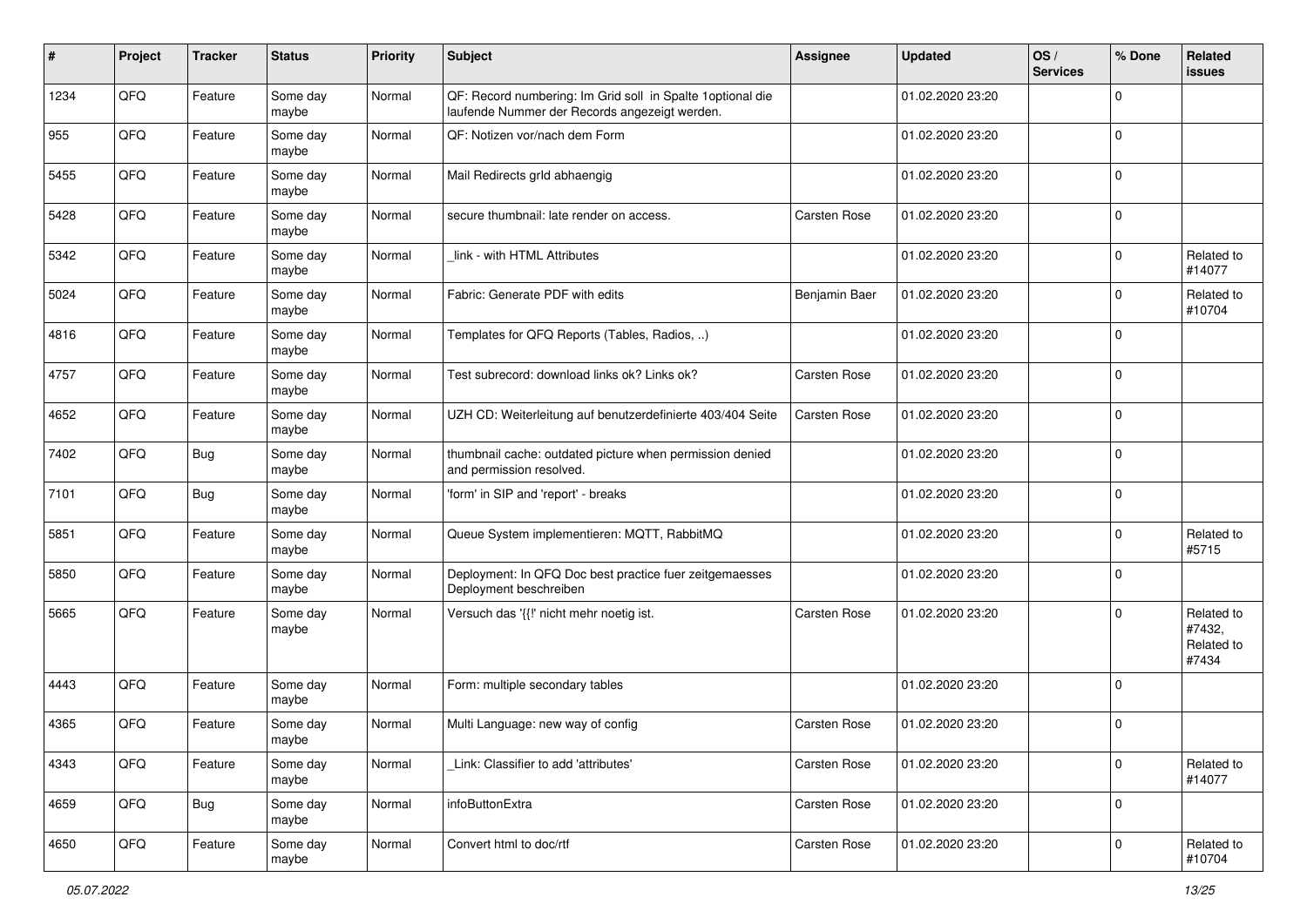| #    | Project | <b>Tracker</b> | <b>Status</b>     | <b>Priority</b> | <b>Subject</b>                                                                                                                                                | Assignee            | <b>Updated</b>   | OS/<br><b>Services</b> | % Done      | Related<br><b>issues</b>                       |
|------|---------|----------------|-------------------|-----------------|---------------------------------------------------------------------------------------------------------------------------------------------------------------|---------------------|------------------|------------------------|-------------|------------------------------------------------|
| 4640 | QFQ     | Feature        | Some day<br>maybe | Normal          | Rename System Forms                                                                                                                                           |                     | 01.02.2020 23:20 |                        | $\Omega$    |                                                |
| 4627 | QFQ     | Feature        | Some day<br>maybe | Normal          | dbupdate: all tables - check 'create', 'modified' if it is possible<br>to change to default 'CURRENT_TIMESTAMP' and modified<br>'ON UPDATE CURRENT_TIMESTAMP' |                     | 01.02.2020 23:20 |                        | $\Omega$    |                                                |
| 4626 | QFQ     | Feature        | Some day<br>maybe | Normal          | Mobile View: 'classBody=qfq-form-right' makes no sense                                                                                                        |                     | 01.02.2020 23:20 |                        | ١o          |                                                |
| 4551 | QFQ     | Feature        | Some day<br>maybe | Normal          | Set 'pills' via dynamicUpdate to show/hide/disabled                                                                                                           |                     | 01.02.2020 23:20 |                        | $\Omega$    | Related to<br>#3752                            |
| 4549 | QFQ     | Bug            | Some day<br>maybe | Normal          | TemplateGroups: FE.type SELECT loose selected value after<br>save                                                                                             | <b>Carsten Rose</b> | 01.02.2020 23:20 |                        | $\Omega$    | Related to<br>#4548.<br>Related to<br>#4771    |
| 4546 | QFQ     | <b>Bug</b>     | Some day<br>maybe | Normal          | NH: SIP storage is destroyed                                                                                                                                  |                     | 01.02.2020 23:20 |                        | $\Omega$    |                                                |
| 4536 | QFQ     | Feature        | Some day<br>maybe | Normal          | FE upload: problem with delete if mutliple uploads an<br>FE.name="                                                                                            |                     | 01.02.2020 23:20 |                        | $\Omega$    |                                                |
| 4446 | QFQ     | Feature        | Some day<br>maybe | Normal          | New FE get same feldContainerId as last modifed FE                                                                                                            |                     | 01.02.2020 23:20 |                        | $\mathbf 0$ |                                                |
| 5892 | QFQ     | Feature        | Some day<br>maybe | Normal          | QFQ should use T3 API to manipulate FE GROUP<br>membership                                                                                                    |                     | 01.02.2020 23:20 |                        | $\Omega$    |                                                |
| 5480 | QFQ     | Feature        | Some day<br>maybe | Normal          | QFQ: Dokumentation mit Screenshots versehen                                                                                                                   | Carsten Rose        | 01.02.2020 23:20 |                        | $\Omega$    | Related to<br>#9879                            |
| 5452 | QFQ     | Feature        | Some day<br>maybe | Normal          | Thumbnails from PDF: bad quality                                                                                                                              |                     | 01.02.2020 23:20 |                        | $\Omega$    |                                                |
| 4771 | QFQ     | <b>Bug</b>     | Some day<br>maybe | Normal          | qfq: select-down-values empty after save (edit-form for<br>program administrators)                                                                            | Carsten Rose        | 01.02.2020 23:20 |                        | $\Omega$    | Related to<br>#4549, Has<br>duplicate<br>#4282 |
| 4719 | QFQ     | Feature        | Some day<br>maybe | Normal          | Custom Message in Client in case of 'Browser tab close,<br>modification will be lost'                                                                         |                     | 01.02.2020 23:20 |                        | $\Omega$    |                                                |
| 3547 | QFQ     | <b>Bug</b>     | <b>New</b>        | Normal          | FE of type 'note' causes writing of empty fields.                                                                                                             | <b>Carsten Rose</b> | 01.02.2020 23:21 |                        | $\Omega$    |                                                |
| 3504 | QFQ     | Feature        | New               | Normal          | Logging: welche Action FEs werden wann wie ausgefuehrt                                                                                                        | Carsten Rose        | 01.02.2020 23:21 |                        | $\Omega$    | Related to<br>#5458,<br>Related to<br>#4092    |
| 5576 | QFQ     | Bug            | <b>New</b>        | Normal          | Using MySQL 'DROP' requires privilege - wich is not really<br>necessary.                                                                                      | <b>Carsten Rose</b> | 01.02.2020 23:21 |                        | $\mathbf 0$ |                                                |
| 5131 | QFQ     | Feature        | <b>New</b>        | Normal          | Activate Spin Gear ('wait/busy' indicator) via LINK attribute                                                                                                 | <b>Carsten Rose</b> | 01.02.2020 23:21 |                        | $\Omega$    |                                                |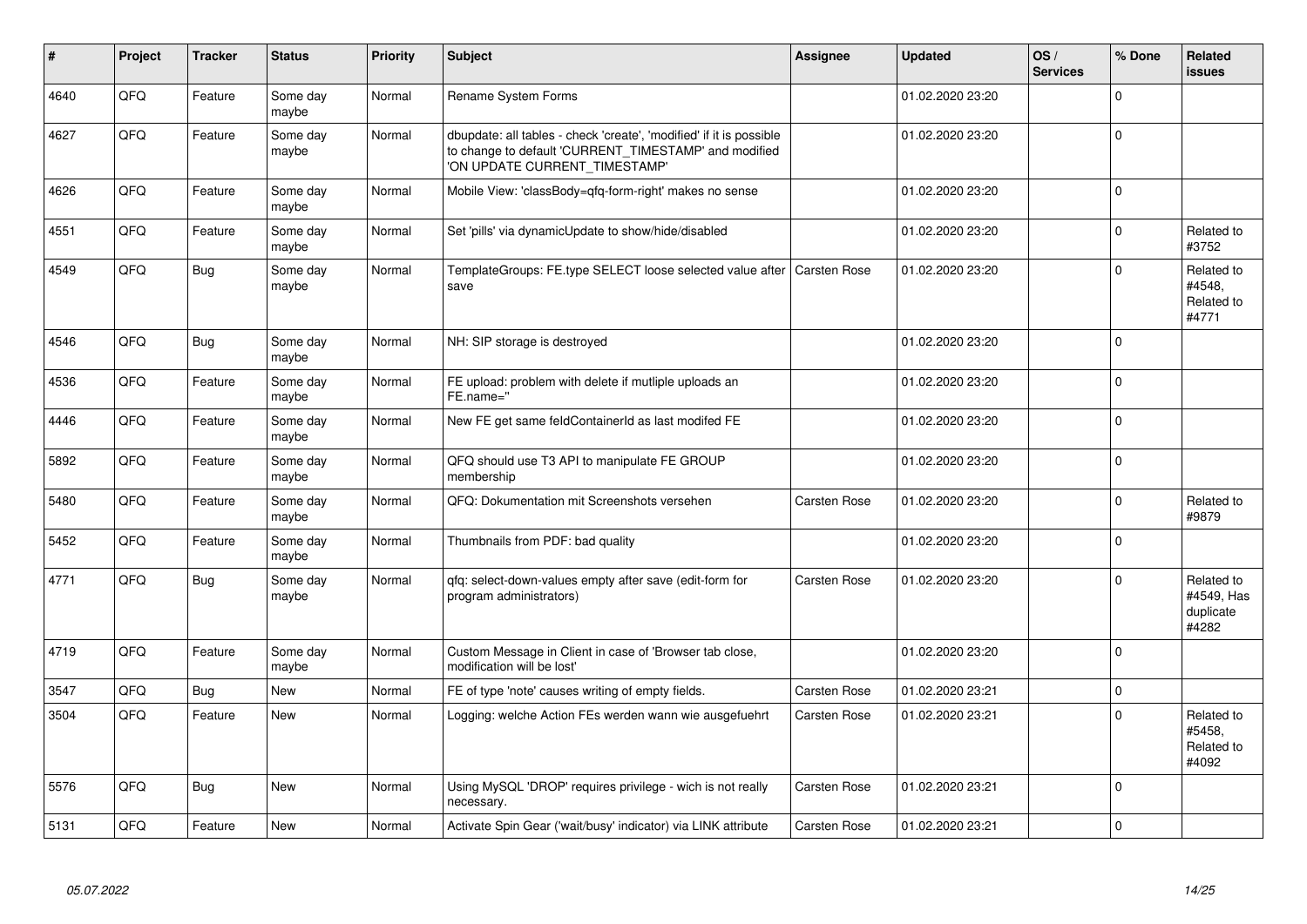| #    | Project | <b>Tracker</b> | <b>Status</b>     | <b>Priority</b> | <b>Subject</b>                                                                                                             | Assignee            | <b>Updated</b>   | OS/<br><b>Services</b> | % Done         | Related<br><b>issues</b>                    |
|------|---------|----------------|-------------------|-----------------|----------------------------------------------------------------------------------------------------------------------------|---------------------|------------------|------------------------|----------------|---------------------------------------------|
| 4250 | QFQ     | Feature        | <b>New</b>        | Normal          | AutoCron in QFQ via PHP                                                                                                    | <b>Carsten Rose</b> | 01.02.2020 23:21 |                        | $\Omega$       | Related to<br>#3292,<br>Related to<br>#3291 |
| 6483 | QFQ     | <b>Bug</b>     | <b>New</b>        | Normal          | R Store funktioniert nicht bei 'Report Notation' im FE                                                                     | <b>Carsten Rose</b> | 01.02.2020 23:21 |                        | $\Omega$       |                                             |
| 6462 | QFQ     | <b>Bug</b>     | New               | Normal          | File Upload: Nutzlose Fehlermeldung wenn Datei zu gross                                                                    | Carsten Rose        | 01.02.2020 23:21 |                        | $\Omega$       | Related to<br>#6139                         |
| 6437 | QFQ     | Feature        | <b>New</b>        | Normal          | Neuer Mode Button bei FormElementen                                                                                        | Carsten Rose        | 01.02.2020 23:21 |                        | $\Omega$       | Related to<br>#9668,<br>Blocked by<br>#9678 |
| 6292 | QFQ     | Feature        | <b>New</b>        | Normal          | Download: File speichern mit Hash aber original Filename in<br>der Datenbank vermerken fuer Downloads                      | <b>Carsten Rose</b> | 01.02.2020 23:21 |                        | $\Omega$       |                                             |
| 6289 | QFQ     | Feature        | New               | Normal          | Form: Log                                                                                                                  | <b>Carsten Rose</b> | 01.02.2020 23:21 |                        | $\Omega$       |                                             |
| 6765 | QFQ     | Feature        | <b>New</b>        | Normal          | Moeglichkeit via QFQ eigene Logs zu schreiben                                                                              | <b>Carsten Rose</b> | 01.02.2020 23:21 |                        | $\Omega$       |                                             |
| 6677 | QFQ     | <b>Bug</b>     | New               | Normal          | Error message FE Action Element: no/wrong FE reference<br>who cause the problem.                                           | Carsten Rose        | 01.02.2020 23:21 |                        | $\Omega$       |                                             |
| 6594 | QFQ     | Feature        | <b>New</b>        | Normal          | Excel: on download, check if there is a valid sip                                                                          | <b>Carsten Rose</b> | 01.02.2020 23:21 |                        | 0              |                                             |
| 7119 | QFQ     | Feature        | New               | Normal          | Upload: scaleDownWidth, scaleDownHeight                                                                                    | Carsten Rose        | 01.02.2020 23:21 |                        | $\Omega$       |                                             |
| 7102 | QFQ     | Feature        | <b>New</b>        | Normal          | Comment sign in report: '#' and '--'                                                                                       | <b>Carsten Rose</b> | 01.02.2020 23:21 |                        | $\Omega$       |                                             |
| 7099 | QFQ     | Feature        | <b>New</b>        | Normal          | Redesign FormEditor                                                                                                        | <b>Carsten Rose</b> | 01.02.2020 23:21 |                        | $\Omega$       |                                             |
| 7014 | QFQ     | <b>Bug</b>     | New               | Normal          | Sending invalid emails succeeds when<br>debug.redirectAllMailTo is set                                                     | <b>Carsten Rose</b> | 01.02.2020 23:21 |                        | $\Omega$       |                                             |
| 6972 | QFQ     | Feature        | Some day<br>maybe | Normal          | Fabric Clipboard / cross browser tab                                                                                       | Benjamin Baer       | 01.02.2020 23:21 |                        | $\Omega$       |                                             |
| 6970 | QFQ     | Feature        | Some day<br>maybe | Normal          | tablesorter: default fuer 'sortReset' aendern von 'Ctrl' zu 'Alt'                                                          | Benjamin Baer       | 01.02.2020 23:21 |                        | $\Omega$       |                                             |
| 6912 | QFQ     | <b>Bug</b>     | <b>New</b>        | Normal          | error Message Var 'deadline' already set in SIP - in Form<br>with FE.value={{deadline:R:::{{deadlinePeriod:Y}}}}           | Carsten Rose        | 01.02.2020 23:21 |                        | $\Omega$       |                                             |
| 6855 | QFQ     | Feature        | New               | Normal          | With {{feUser:U}}!={{feUser:T}}: Save / Delete: only possible<br>with {{feUserSave:U}}='yes' and '{{feUserDelete:U}}='yes' | Carsten Rose        | 01.02.2020 23:21 |                        | $\overline{0}$ |                                             |
| 7481 | QFQ     | Feature        | <b>New</b>        | Normal          | Detect 'BaseUrl' automatically                                                                                             | <b>Carsten Rose</b> | 01.02.2020 23:21 |                        | $\mathbf 0$    |                                             |
| 7342 | QFQ     | Feature        | New               | Normal          | add content = hide this                                                                                                    | <b>Carsten Rose</b> | 01.02.2020 23:21 |                        | $\mathbf 0$    |                                             |
| 7280 | QFQ     | Feature        | New               | Normal          | recently used table                                                                                                        | <b>Carsten Rose</b> | 01.02.2020 23:21 |                        | $\Omega$       |                                             |
| 7261 | QFQ     | <b>Bug</b>     | <b>New</b>        | Normal          | Report pathFilename for user without path, only the filename                                                               | <b>Carsten Rose</b> | 01.02.2020 23:21 |                        | $\Omega$       |                                             |
| 7239 | QFQ     | Feature        | <b>New</b>        | Normal          | TinyMCE: html tag whitelist                                                                                                | <b>Carsten Rose</b> | 01.02.2020 23:21 |                        | $\Omega$       | Related to<br>#14320                        |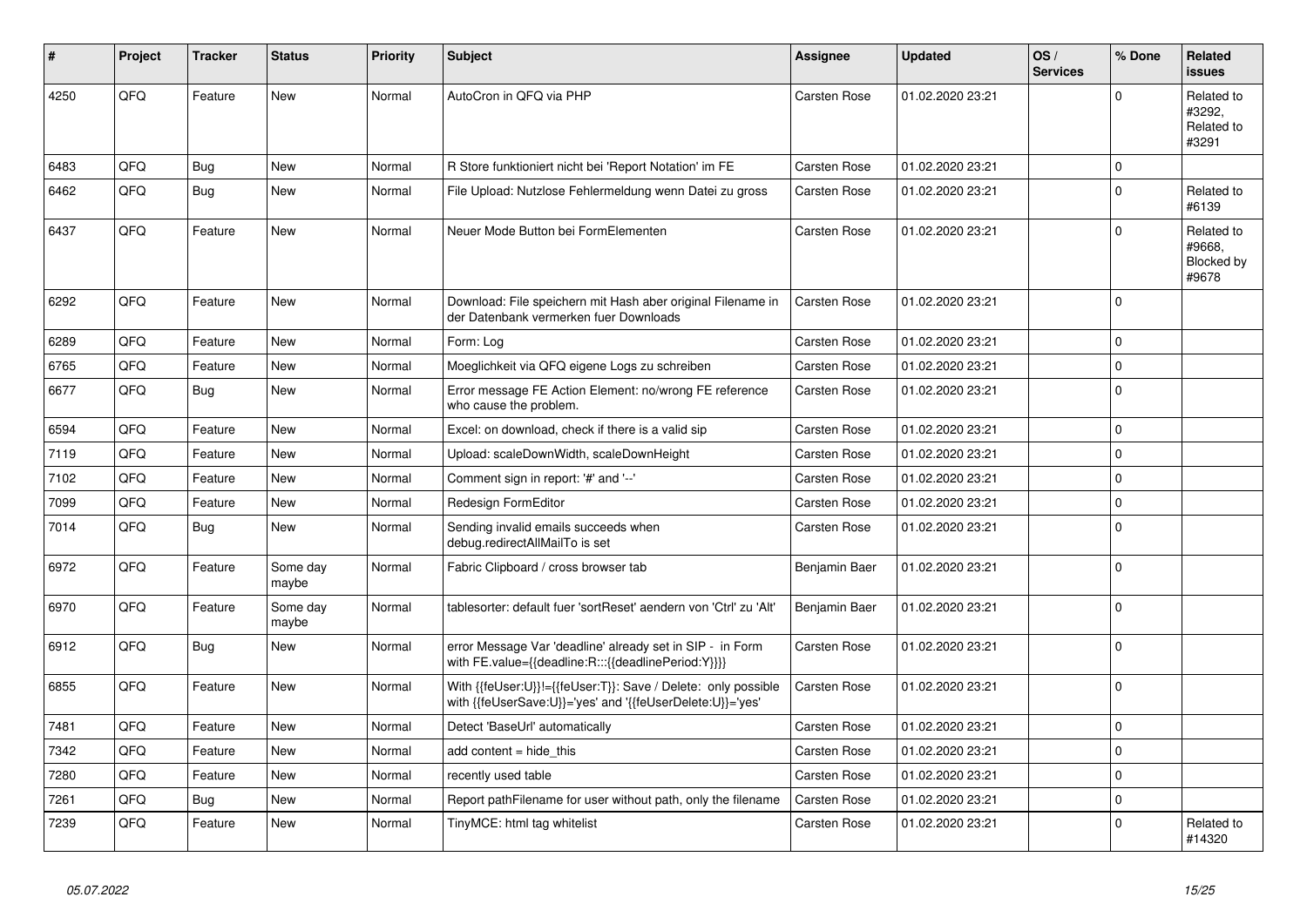| #    | Project | <b>Tracker</b> | <b>Status</b> | <b>Priority</b> | <b>Subject</b>                                                                                        | Assignee            | <b>Updated</b>   | OS/<br><b>Services</b> | % Done         | Related<br>issues         |
|------|---------|----------------|---------------|-----------------|-------------------------------------------------------------------------------------------------------|---------------------|------------------|------------------------|----------------|---------------------------|
| 7219 | QFQ     | <b>Bug</b>     | New           | Normal          | typeSheadSql / typeAheadSqlPrefetch: change to curly<br>braces                                        | <b>Carsten Rose</b> | 01.02.2020 23:21 |                        | $\Omega$       |                           |
| 7175 | QFQ     | Feature        | New           | Normal          | Upload: md5 hash as filename                                                                          | <b>Carsten Rose</b> | 01.02.2020 23:21 |                        | 0              |                           |
| 9602 | QFQ     | Feature        | <b>New</b>    | Normal          | Form definition as JSON                                                                               | Carsten Rose        | 01.02.2020 23:21 |                        | 0              | Related to<br>#9600       |
| 7683 | QFQ     | Feature        | <b>New</b>    | Normal          | Special column names in '{{ SELECT  AS _link }}' should be Carsten Rose<br>detected                   |                     | 01.02.2020 23:21 |                        | $\overline{0}$ |                           |
| 7681 | QFQ     | Feature        | <b>New</b>    | Normal          | Optional switch off 'check for modified record'                                                       | <b>Carsten Rose</b> | 01.02.2020 23:21 |                        | $\mathbf 0$    |                           |
| 7574 | QFQ     | <b>Bug</b>     | <b>New</b>    | Normal          | Substitute error: form element not reported / dont parse<br>Form.note                                 | Carsten Rose        | 01.02.2020 23:21 |                        | $\Omega$       |                           |
| 7521 | QFQ     | Feature        | <b>New</b>    | Normal          | TemplateGroup: fe.type=upload                                                                         | Carsten Rose        | 01.02.2020 23:21 |                        | $\mathbf 0$    | Related to<br>#9706       |
| 4082 | QFQ     | Feature        | New           | Normal          | Dynamic Update: modeSgl - useful default                                                              | <b>Carsten Rose</b> | 01.02.2020 23:22 |                        | $\mathbf 0$    |                           |
| 7512 | QFQ     | <b>Bug</b>     | New           | Normal          | FE: inputType=number >> 'pattern' is not respected                                                    | <b>Carsten Rose</b> | 01.02.2020 23:22 |                        | 0              |                           |
| 7109 | QFQ     | Feature        | <b>New</b>    | Normal          | Dynamic Updates: row/element hide                                                                     | Carsten Rose        | 01.02.2020 23:22 |                        | $\mathbf 0$    | Has<br>duplicate<br>#4081 |
| 7002 | QFQ     | <b>Bug</b>     | <b>New</b>    | Normal          | Dynamic Update: row does not disappear / appear                                                       | <b>Carsten Rose</b> | 01.02.2020 23:22 |                        | $\overline{0}$ |                           |
| 6250 | QFQ     | Feature        | In Progress   | Normal          | Enhance layout: a) Subrecord, b) Subrecord-Title                                                      | <b>Carsten Rose</b> | 01.02.2020 23:22 |                        | 0              | Related to<br>#5391       |
| 7812 | QFQ     | Feature        | New           | Normal          | FE 'Subrecord' - new option 'subrecordShowFilter',<br>'subrecordPaging'                               | Carsten Rose        | 01.02.2020 23:22 |                        | $\mathbf 0$    |                           |
| 7795 | QFQ     | Bug            | New           | Normal          | Readonly Form: Typeahead-Felder                                                                       | Carsten Rose        | 01.02.2020 23:22 |                        | $\mathbf 0$    | Related to<br>#10640      |
| 7730 | QFQ     | Feature        | Priorize      | Normal          | SELECT Box: title in between                                                                          | Benjamin Baer       | 01.02.2020 23:22 |                        | $\mathbf 0$    |                           |
| 7685 | QFQ     | Bug            | New           | Normal          | Open FormElement from QFQ error message and save<br>modified record: error about missing {{formId:F}} | Carsten Rose        | 01.02.2020 23:22 |                        | $\Omega$       |                           |
| 7547 | QFQ     | Bug            | New           | Normal          | Error Message in afterSave: wrong parameter column<br>reported                                        | Carsten Rose        | 01.02.2020 23:22 |                        | $\Omega$       |                           |
| 7524 | QFQ     | Bug            | <b>New</b>    | Normal          | QFQ throws a 'General Error' if 'fileadmin/protected/log/' is<br>not writeable                        | <b>Carsten Rose</b> | 01.02.2020 23:22 |                        | 0              |                           |
| 7520 | QFQ     | Feature        | <b>New</b>    | Normal          | QR Code:  AS _qr ( AS _link)                                                                          | <b>Carsten Rose</b> | 01.02.2020 23:22 |                        | 0              |                           |
| 7519 | QFQ     | Feature        | <b>New</b>    | Normal          | Select: Multi                                                                                         | <b>Carsten Rose</b> | 01.02.2020 23:22 |                        | $\Omega$       |                           |
| 7513 | QFQ     | Bug            | New           | Normal          | Radios not correct aligned                                                                            | Carsten Rose        | 01.02.2020 23:22 |                        | $\mathbf 0$    |                           |
| 8806 | QFQ     | Feature        | New           | Normal          | SQL Function nl2br                                                                                    | Carsten Rose        | 01.02.2020 23:22 |                        | 0              |                           |
| 8719 | QFQ     | Feature        | New           | Normal          | extraButtonLock: add support for 0/1                                                                  | Carsten Rose        | 01.02.2020 23:22 |                        | $\mathbf 0$    |                           |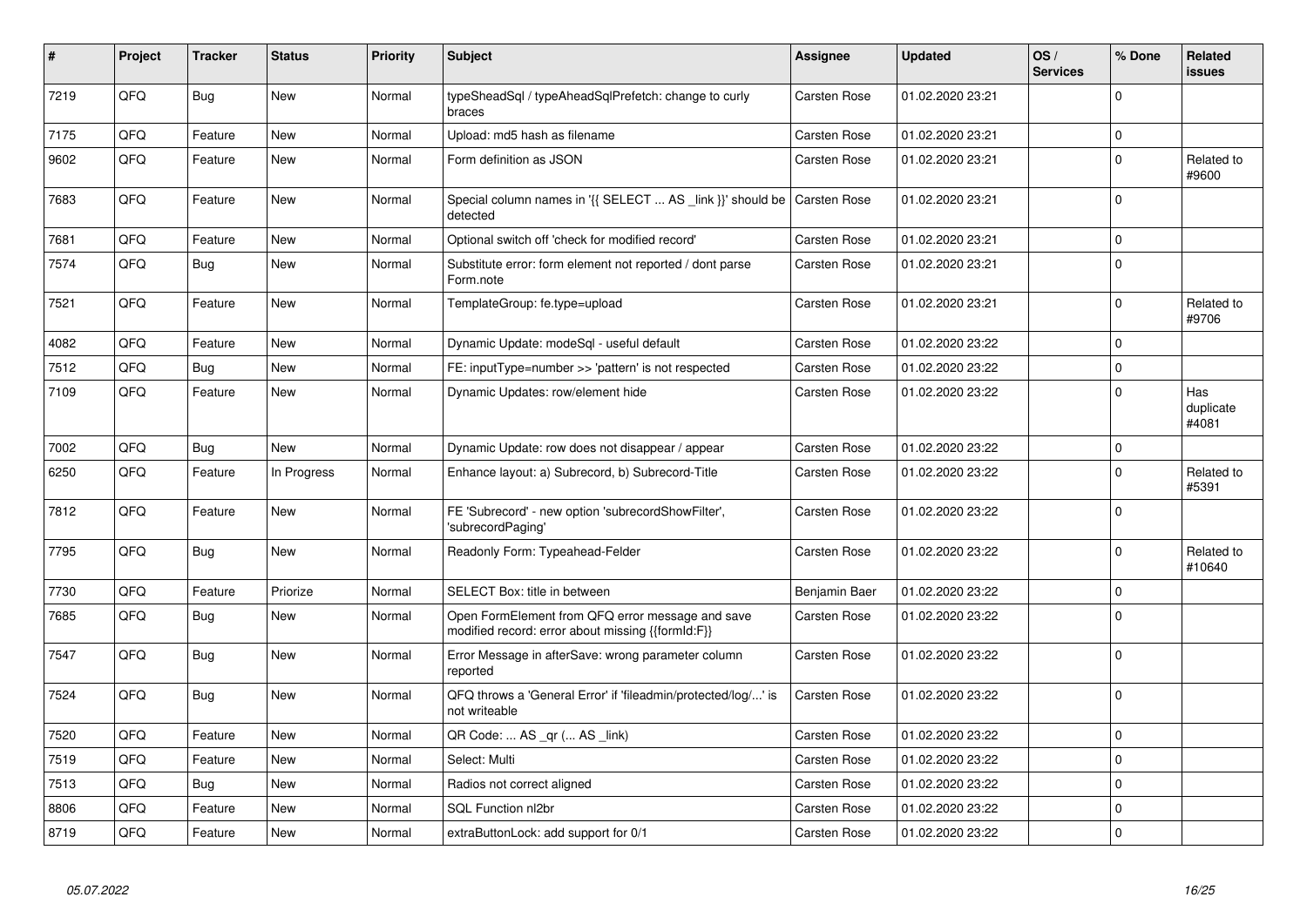| #     | Project        | <b>Tracker</b> | <b>Status</b>     | <b>Priority</b> | Subject                                                                                                | Assignee            | <b>Updated</b>   | OS/<br><b>Services</b> | % Done      | Related<br>issues                                                    |
|-------|----------------|----------------|-------------------|-----------------|--------------------------------------------------------------------------------------------------------|---------------------|------------------|------------------------|-------------|----------------------------------------------------------------------|
| 8336  | QFQ            | Feature        | <b>New</b>        | Normal          | Form > modified > Close New: a) Optional disable popup, b)<br>custom text, c) mode on save: close stay | <b>Carsten Rose</b> | 01.02.2020 23:22 |                        | $\Omega$    | Related to<br>#8335                                                  |
| 8089  | QFQ            | Feature        | New               | Normal          | Copy/Paste for FormElements                                                                            | Carsten Rose        | 01.02.2020 23:22 |                        | 0           |                                                                      |
| 8049  | QFQ            | Bug            | New               | Normal          | FE.type=note, column 'value': text moves some pixel to top<br>after save                               | Carsten Rose        | 01.02.2020 23:22 |                        | $\Omega$    |                                                                      |
| 7924  | QFQ            | Feature        | New               | Normal          | Radio/Checkbox with Tooltip                                                                            | <b>Carsten Rose</b> | 01.02.2020 23:22 |                        | $\mathbf 0$ |                                                                      |
| 9130  | QFQ            | Feature        | Some day<br>maybe | Normal          | tablesorter: Automatic Row numbering / Zeilenummer                                                     | Benjamin Baer       | 01.02.2020 23:22 |                        | $\mathbf 0$ |                                                                      |
| 9129  | QFQ            | Feature        | New               | Normal          | sqlValidate: Message as notification, not as error                                                     | Carsten Rose        | 01.02.2020 23:22 |                        | $\mathbf 0$ | Related to<br>#9128                                                  |
| 9128  | QFQ            | Feature        | New               | Normal          | Error Message: not replaced variables- a) replace back to '{{'<br>b) underline                         | <b>Carsten Rose</b> | 01.02.2020 23:22 |                        | $\Omega$    | Related to<br>#9129                                                  |
| 9127  | QFQ            | <b>Bug</b>     | New               | Normal          | Error Message: change 'roll over' color - text not readable                                            | <b>Carsten Rose</b> | 01.02.2020 23:22 |                        | $\mathbf 0$ |                                                                      |
| 8975  | QFQ            | Feature        | New               | Normal          | Report Notation: 2.0                                                                                   | Carsten Rose        | 01.02.2020 23:22 |                        | $\Omega$    | Related to<br>#8963                                                  |
| 9317  | QFQ            | <b>Bug</b>     | New               | Normal          | FE.type=note: with dynamic show/hidden an empty label<br>causes trouble                                | Carsten Rose        | 01.02.2020 23:22 |                        | $\Omega$    |                                                                      |
| 9208  | QFQ            | Feature        | New               | Normal          | Manage 'recent' records                                                                                | <b>Carsten Rose</b> | 01.02.2020 23:22 |                        | $\mathbf 0$ |                                                                      |
| 9177  | QFQ            | <b>Bug</b>     | New               | Normal          | Bug? QFQ tries to save an action FE, which has real existing   Carsten Rose<br>column name             |                     | 01.02.2020 23:22 |                        | $\Omega$    |                                                                      |
| 9136  | QFQ            | Feature        | New               | Normal          | Create ZIP files with dynamic PDFs                                                                     | Carsten Rose        | 01.02.2020 23:22 |                        | $\mathbf 0$ |                                                                      |
| 9537  | QFQ            | Feature        | New               | Normal          | FormEditor: Edit fieldset in FrontEnd                                                                  | Carsten Rose        | 01.02.2020 23:22 |                        | $\mathbf 0$ |                                                                      |
| 9533  | QFQ            | Bug            | New               | Normal          | FE.type=upload: Check in 'beforeSave' if upload is given                                               | Carsten Rose        | 01.02.2020 23:22 |                        | $\Omega$    | Related to<br>#11523                                                 |
| 9352  | QFQ            | Feature        | New               | Normal          | FE 'Native' fire slaveld, sqlAfter, sqlIns                                                             | Carsten Rose        | 01.02.2020 23:22 |                        | $\mathbf 0$ |                                                                      |
| 9811  | QFQ            | Feature        | New               | Normal          | Report: tag every n'th row                                                                             | Carsten Rose        | 01.02.2020 23:22 |                        | $\mathbf 0$ |                                                                      |
| 9783  | QFQ            | <b>Bug</b>     | New               | Normal          | Email with special characters                                                                          | Carsten Rose        | 01.02.2020 23:22 |                        | $\Omega$    |                                                                      |
| 9781  | QFQ            | Feature        | New               | Normal          | Button: CSS class to make buttons smaller                                                              | Carsten Rose        | 01.02.2020 23:22 |                        | $\mathbf 0$ |                                                                      |
| 9707  | QFQ            | Feature        | New               | Normal          | SIP security: encode pageld and check pageld on decode                                                 | Carsten Rose        | 01.02.2020 23:22 |                        | $\mathbf 0$ |                                                                      |
| 9706  | QFQ            | Feature        | New               | Normal          | Multi File Upload (hidden template group)                                                              | Carsten Rose        | 01.02.2020 23:22 |                        | $\Omega$    | Related to<br>#7521,<br>Related to<br>#5562,<br>Related to<br>#13330 |
| 10015 | QFG            | Feature        | Priorize          | Normal          | Monospace in Textarea                                                                                  | Carsten Rose        | 03.02.2020 13:40 |                        | 0           |                                                                      |
| 10003 | $\mathsf{QFQ}$ | Feature        | Priorize          | Normal          | fieldset: stronger visualize group                                                                     | Benjamin Baer       | 12.02.2020 08:13 |                        | 0           |                                                                      |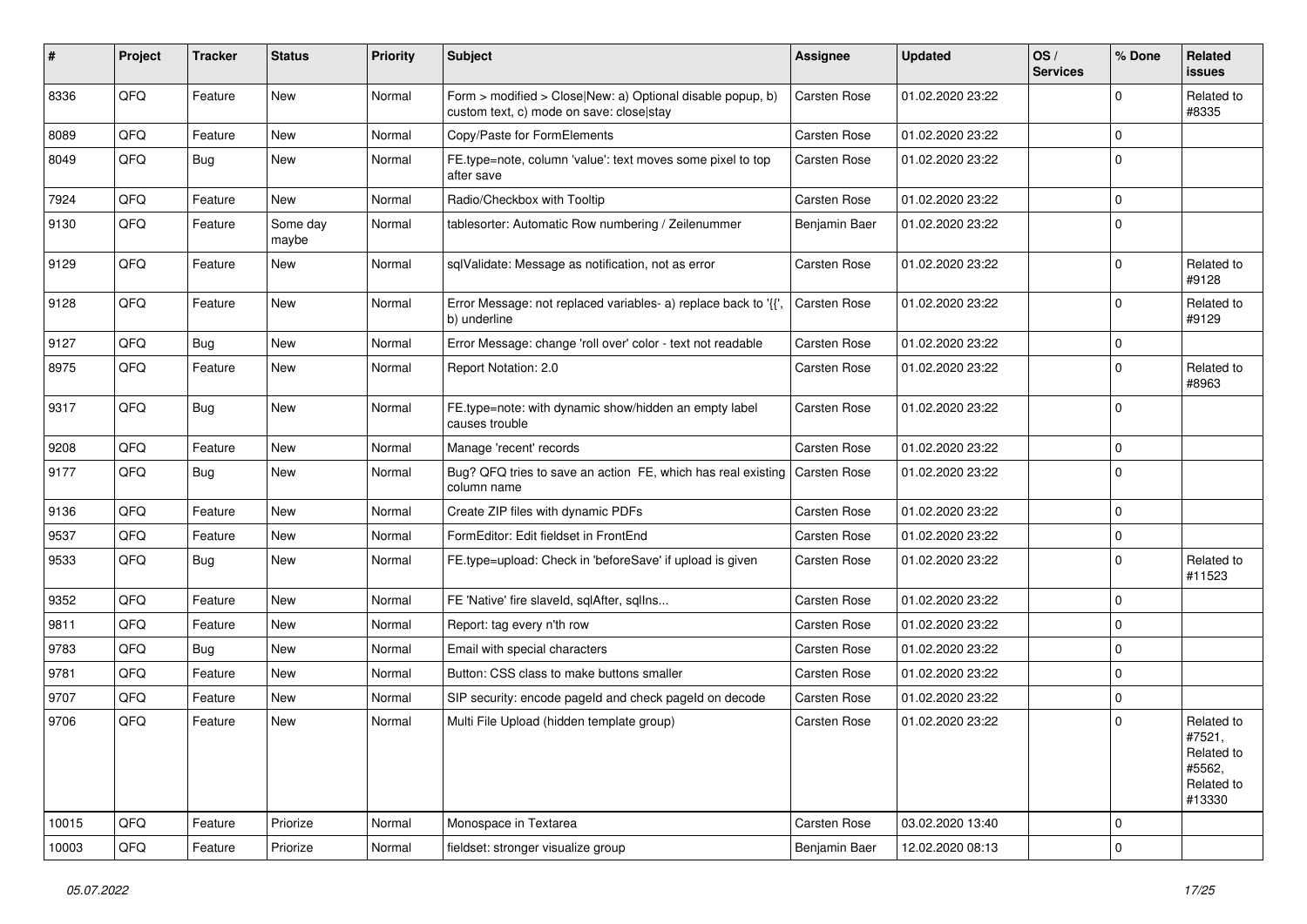| #     | Project | <b>Tracker</b> | <b>Status</b>     | <b>Priority</b> | Subject                                                                                               | Assignee            | <b>Updated</b>   | OS/<br><b>Services</b> | % Done      | Related<br>issues    |
|-------|---------|----------------|-------------------|-----------------|-------------------------------------------------------------------------------------------------------|---------------------|------------------|------------------------|-------------|----------------------|
| 10324 | QFQ     | Bug            | <b>New</b>        | Normal          | Excel Export mit Template funktioniert nur, wenn Template<br>vor uid kommt                            |                     | 30.03.2020 11:20 |                        | $\Omega$    | Related to<br>#10257 |
| 4050  | QFQ     | Feature        | New               | Normal          | sql.log: 1) FormElement ID which causes a specific action, 2) Carsten Rose<br>Result in the same row. |                     | 15.04.2020 11:35 |                        | $\Omega$    | Related to<br>#5458  |
| 10082 | QFQ     | Bug            | New               | Normal          | FE.type=SELECT - 'sanatize' Class                                                                     | Carsten Rose        | 07.05.2020 09:36 |                        | $\Omega$    | Related to<br>#10081 |
| 10119 | QFQ     | Feature        | <b>New</b>        | Normal          | Dropdown (selectlist) & TypeAhead: format and catagorize list                                         | <b>Carsten Rose</b> | 07.05.2020 09:36 |                        | $\mathbf 0$ |                      |
| 10124 | QFQ     | Feature        | Feedback          | Normal          | gfg AAI-Login                                                                                         | Karin Niffeler      | 07.05.2020 09:36 |                        | $\Omega$    |                      |
| 10322 | QFQ     | <b>Bug</b>     | New               | Normal          | FormElement / Radio: missing column 'enum' >> FE not<br>reported                                      | Carsten Rose        | 07.05.2020 09:37 |                        | 0           |                      |
| 10384 | QFQ     | Feature        | New               | Normal          | Parameter Exchange QFQ Instances                                                                      |                     | 07.05.2020 09:38 |                        | $\mathbf 0$ |                      |
| 10443 | QFQ     | Feature        | In Progress       | Normal          | Konzept_api / _live                                                                                   | <b>Carsten Rose</b> | 07.05.2020 09:39 |                        | 0           |                      |
| 5559  | QFQ     | Bug            | New               | Normal          | FE.type = Upload: 'accept' might contain variables                                                    | <b>Carsten Rose</b> | 11.05.2020 21:23 |                        | $\mathbf 0$ |                      |
| 10593 | QFQ     | Feature        | New               | Normal          | label2: text behind input element                                                                     | Carsten Rose        | 16.05.2020 10:57 |                        | $\mathbf 0$ |                      |
| 5345  | QFQ     | Feature        | New               | Normal          | Report: UPDATE / INSERT / DELETE statements should<br>trigger subqueries, depending on the result.    | Carsten Rose        | 27.05.2020 16:11 |                        | 0           |                      |
| 10658 | QFQ     | <b>Bug</b>     | <b>New</b>        | Normal          | processReadOnly broken                                                                                | <b>Carsten Rose</b> | 27.05.2020 17:55 |                        | $\mathbf 0$ |                      |
| 10005 | QFQ     | Feature        | Priorize          | Normal          | Report / special column name:  AS _calendar                                                           | Carsten Rose        | 03.06.2020 17:28 |                        | $\Omega$    |                      |
| 10738 | QFQ     | Feature        | Some day<br>maybe | Normal          | CORS headers for external API requests                                                                |                     | 10.06.2020 14:00 |                        | $\Omega$    |                      |
| 3432  | QFQ     | Feature        | New               | Normal          | subrecord: dynamicUpdate                                                                              | Carsten Rose        | 11.06.2020 21:10 |                        | $\Omega$    | Related to<br>#5691  |
| 10763 | QFQ     | Feature        | <b>New</b>        | Normal          | form accessed and submitted despite logout?                                                           |                     | 16.06.2020 11:43 |                        | $\mathbf 0$ |                      |
| 10819 | QFQ     | Feature        | New               | Normal          | Persistent SIP - second try                                                                           | Carsten Rose        | 29.06.2020 23:02 |                        | $\Omega$    | Related to<br>#6261  |
| 10874 | QFQ     | Feature        | New               | Normal          | Erstellen eines Foreign Keys in der Tabelle "FormElement"                                             |                     | 13.07.2020 10:11 |                        | 0           |                      |
| 10890 | QFQ     | <b>Bug</b>     | New               | Normal          | AutoCron hangs                                                                                        |                     | 20.07.2020 13:56 |                        | $\mathbf 0$ |                      |
| 10976 | QFQ     | Feature        | New               | Normal          | Excel Export Verbesserungen                                                                           | Carsten Rose        | 06.08.2020 10:56 |                        | 0           |                      |
| 10996 | QFQ     | Feature        | New               | Normal          | Download video via sip: no seek                                                                       | Carsten Rose        | 12.08.2020 14:18 |                        | $\mathbf 0$ |                      |
| 11080 | QFQ     | Feature        | New               | Normal          | Send MQTT messages                                                                                    | <b>Carsten Rose</b> | 29.08.2020 19:49 |                        | 0 I         |                      |
| 11076 | QFQ     | Feature        | In Progress       | Normal          | SELECT  AS _websocket                                                                                 | Carsten Rose        | 30.08.2020 17:49 |                        | 0           | Related to<br>#13354 |
| 11239 | QFG     | Bug            | New               | Normal          | Radiobutton (plain): horizontales Rendern abhängig vom<br>Datentyp in der Datenbank                   | Carsten Rose        | 30.09.2020 18:37 |                        | 0           |                      |
| 11504 | QFQ     | Feature        | New               | Normal          | Dynamic Update: Button text update for 'Save',' Close' &<br>'Delete'                                  | Carsten Rose        | 12.11.2020 23:44 |                        | $\mathbf 0$ |                      |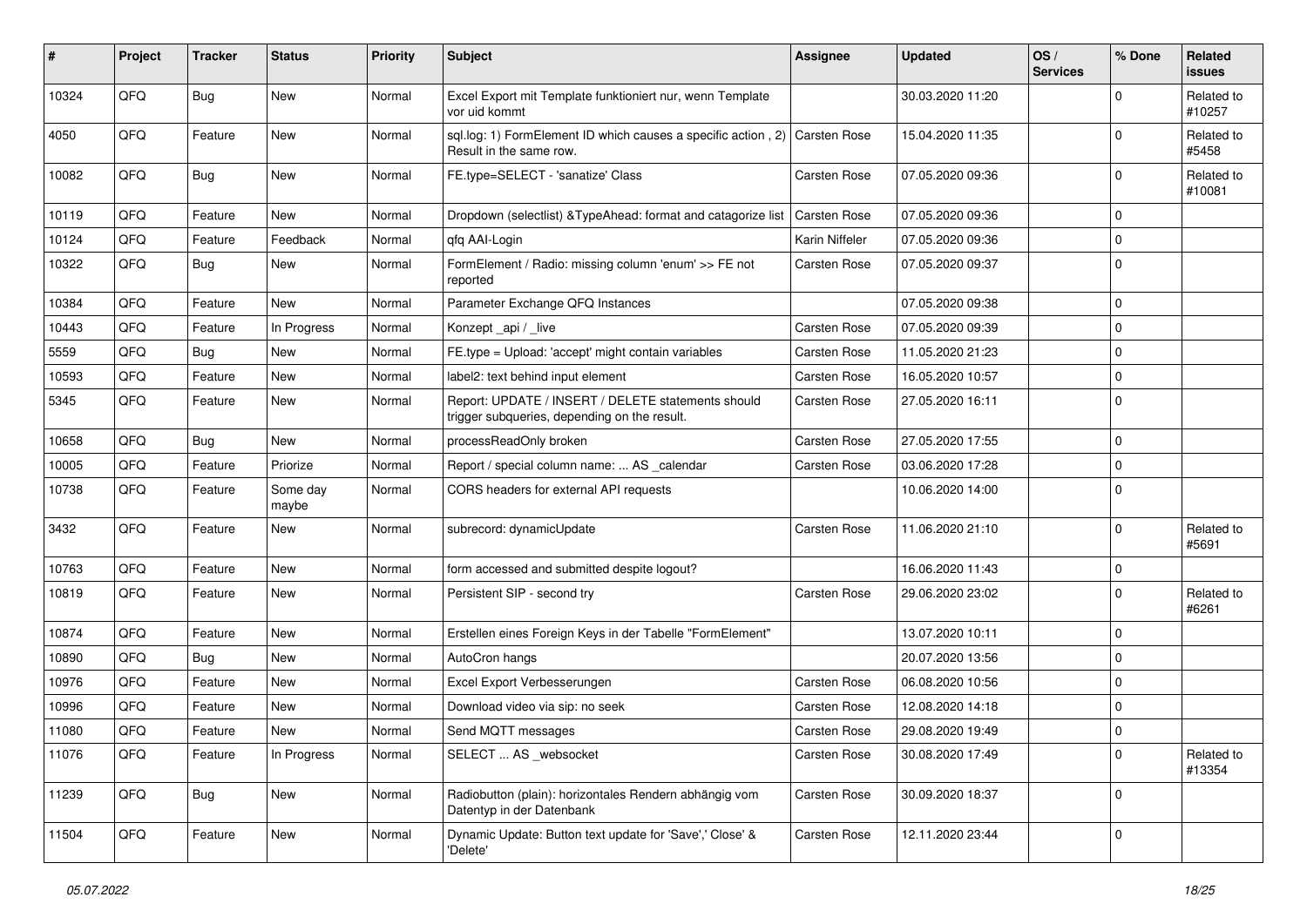| #     | Project | <b>Tracker</b> | <b>Status</b>     | <b>Priority</b> | <b>Subject</b>                                                                  | Assignee            | <b>Updated</b>   | OS/<br><b>Services</b> | % Done      | Related<br>issues                                                    |
|-------|---------|----------------|-------------------|-----------------|---------------------------------------------------------------------------------|---------------------|------------------|------------------------|-------------|----------------------------------------------------------------------|
| 10937 | QFQ     | <b>Bug</b>     | <b>New</b>        | Normal          | Fehler mit abhängigen Select- Feldern beim Positionieren                        | <b>Carsten Rose</b> | 12.11.2020 23:45 |                        | $\mathbf 0$ |                                                                      |
| 10759 | QFQ     | <b>Bug</b>     | New               | Normal          | emptyMeansNull - Feld falsch aktualisiert                                       |                     | 12.11.2020 23:45 |                        | $\Omega$    |                                                                      |
| 10704 | QFQ     | Bug            | New               | Normal          | wkhtml problem rendering fullCalendar.js / fabric.js >><br>successor: puppeteer | <b>Carsten Rose</b> | 12.11.2020 23:45 |                        | $\Omega$    | Related to<br>#5024,<br>Related to<br>#4650,<br>Related to<br>#10715 |
| 10588 | QFQ     | Bug            | New               | Normal          | typeahed Tag: Doku anpassen                                                     | Carsten Rose        | 12.11.2020 23:45 |                        | $\Omega$    |                                                                      |
| 11522 | QFQ     | Bug            | New               | Normal          | Aus/Einblenden von Reitern                                                      |                     | 13.11.2020 14:58 |                        | $\mathbf 0$ |                                                                      |
| 11523 | QFQ     | Feature        | <b>New</b>        | Normal          | Mit dynamic Update erkennen, ob Upload gemacht wurde                            | <b>Carsten Rose</b> | 13.11.2020 15:07 |                        | $\mathbf 0$ | Related to<br>#9533                                                  |
| 11535 | QFQ     | Feature        | New               | Normal          | Ability to create SQL columns in frontend QFQ forms                             |                     | 17.11.2020 12:11 |                        | $\Omega$    |                                                                      |
| 11534 | QFQ     | Feature        | New               | Normal          | Report: Action on selected rows - Table batchprocessing<br>feature              |                     | 18.11.2020 08:15 |                        | $\Omega$    |                                                                      |
| 11695 | QFQ     | <b>Bug</b>     | <b>New</b>        | Normal          | MultiForm required FE Error                                                     | <b>Carsten Rose</b> | 04.12.2020 13:34 |                        | $\mathbf 0$ |                                                                      |
| 11715 | QFQ     | Bug            | New               | Normal          | acceptZeroAsRequired and requiredOffButMark do not<br>coincide                  |                     | 08.12.2020 12:13 |                        | $\Omega$    |                                                                      |
| 11716 | QFQ     | Feature        | New               | Normal          | Form an beliebiger Stelle im Report anzeigen                                    |                     | 09.12.2020 09:47 |                        | $\pmb{0}$   |                                                                      |
| 11752 | QFQ     | Bug            | New               | Normal          | checkbox renders multiple input elements with same name                         | Carsten Rose        | 17.12.2020 14:58 |                        | $\mathbf 0$ | Related to<br>#11750                                                 |
| 11775 | QFQ     | Feature        | New               | Normal          | Subrecord Tooltip pro Feld                                                      | Carsten Rose        | 18.12.2020 15:22 |                        | $\Omega$    | Related to<br>#11955                                                 |
| 5695  | QFQ     | Feature        | In Progress       | Normal          | Multiform                                                                       | <b>Carsten Rose</b> | 02.01.2021 18:38 |                        | $\mathbf 0$ |                                                                      |
| 9126  | QFQ     | <b>Bug</b>     | Some day<br>maybe | Normal          | hidden Form elements are present in page source                                 |                     | 02.01.2021 18:41 |                        | $\Omega$    |                                                                      |
| 9281  | QFQ     | <b>Bug</b>     | Some day<br>maybe | Normal          | Allow STRICT_TRANS_TABLES                                                       | <b>Carsten Rose</b> | 02.01.2021 18:43 |                        | $\Omega$    |                                                                      |
| 3880  | QFQ     | Feature        | Some day<br>maybe | Normal          | Form 'Form': anlegen einer Tabelle                                              |                     | 14.01.2021 10:12 |                        | $\Omega$    |                                                                      |
| 7229  | QFQ     | Feature        | Some day<br>maybe | Normal          | New FormElement.type: Button                                                    |                     | 01.02.2021 12:32 |                        | $\Omega$    |                                                                      |
| 9958  | QFQ     | <b>Bug</b>     | Priorize          | Normal          | Broken subrecord query: no error message                                        | Carsten Rose        | 05.02.2021 15:15 |                        | $\mathbf 0$ |                                                                      |
| 12023 | QFQ     | Feature        | <b>New</b>        | Normal          | MySQL Stored Precdure: QDECODESPECIALCHAR()                                     | <b>Carsten Rose</b> | 16.02.2021 11:16 |                        | $\mathbf 0$ | Related to<br>#12022                                                 |
| 12038 | QFQ     | Feature        | New               | Normal          | a) STORE VAR: filenameOnlyStripUniq, b) SP:<br>QSTRIPUNIQ()                     |                     | 17.02.2021 23:55 |                        | $\mathbf 0$ |                                                                      |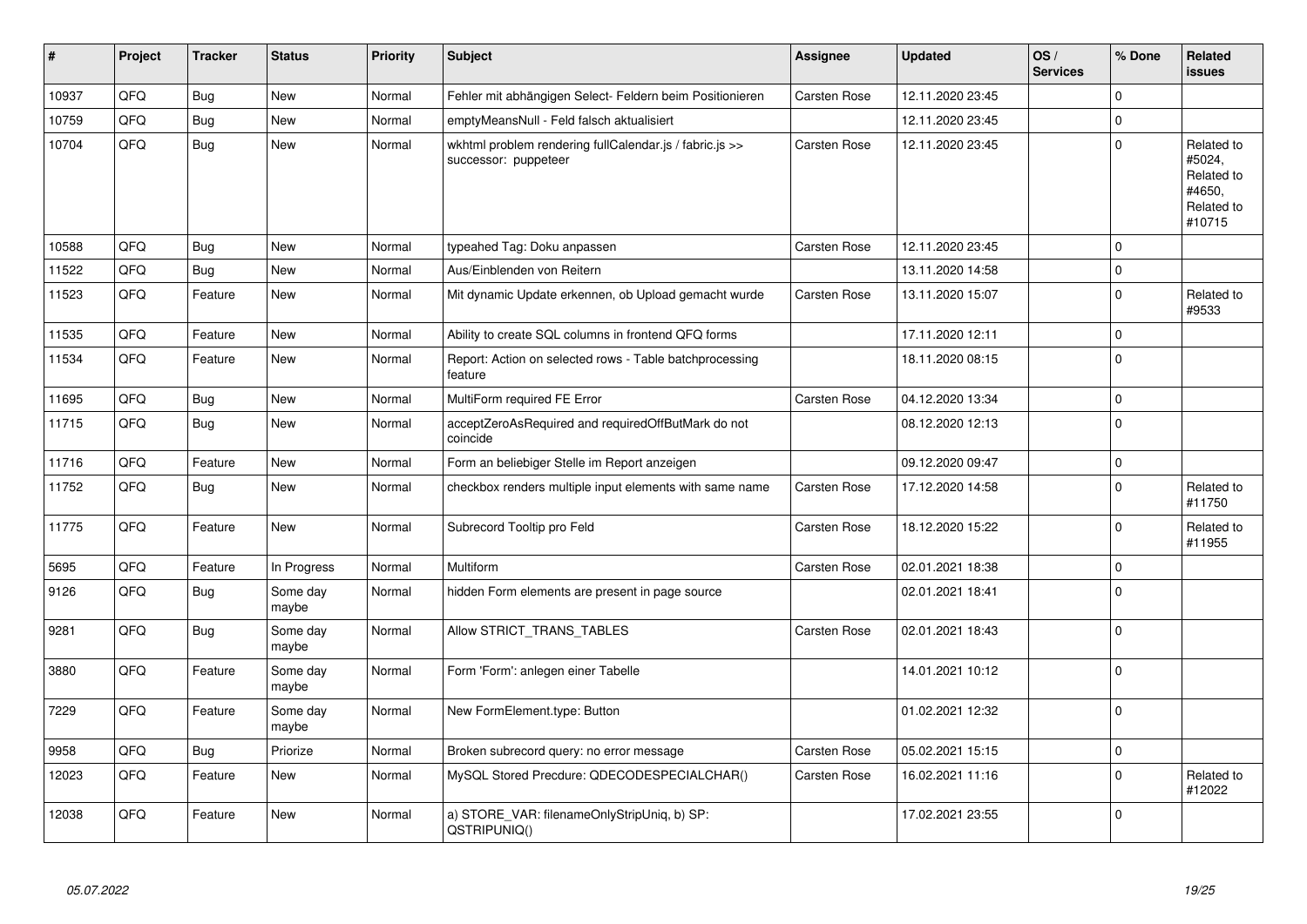| #     | Project | <b>Tracker</b> | <b>Status</b>     | <b>Priority</b> | <b>Subject</b>                                                                                       | <b>Assignee</b>     | <b>Updated</b>   | OS/<br><b>Services</b> | % Done      | Related<br>issues                             |
|-------|---------|----------------|-------------------|-----------------|------------------------------------------------------------------------------------------------------|---------------------|------------------|------------------------|-------------|-----------------------------------------------|
| 12024 | QFQ     | Feature        | New               | Normal          | Excel Export: text columns by default decode<br>htmlspeciachar()                                     | <b>Carsten Rose</b> | 17.02.2021 23:55 |                        | $\Omega$    | Related to<br>#12022                          |
| 12039 | QFQ     | Feature        | New               | Normal          | Missing htmlSpecialChar() in pre processing on form submit                                           |                     | 18.02.2021 00:09 |                        | $\Omega$    | Related to<br>#14320                          |
| 12040 | QFQ     | Bug            | New               | Normal          | FE Mode 'hidden' für zwei FEs auf einer Zeile                                                        | Carsten Rose        | 18.02.2021 10:13 |                        | $\Omega$    |                                               |
| 12045 | QFQ     | Bug            | New               | Normal          | templateGroup afterSave FE: Aufruf ohne<br>sglHonorFormElements funktioniert nicht                   | Carsten Rose        | 18.02.2021 16:33 |                        | $\Omega$    |                                               |
| 8187  | QFQ     | Feature        | New               | Normal          | Subrecord: enable/hide new button - make new/edit/delete<br>customizeable.                           | <b>Carsten Rose</b> | 06.03.2021 18:44 |                        | $\Omega$    | Related to<br>#11326                          |
| 12133 | QFQ     | Bug            | New               | Normal          | NPM, phpSpreadSheet aktualisieren                                                                    | <b>Carsten Rose</b> | 15.03.2021 09:04 |                        | $\Omega$    |                                               |
| 12146 | QFQ     | Feature        | New               | Normal          | Autocron Job: Anzeigen wann der naechste Job ausgefuehrt<br>wird, resp das er nicht ausgefuehrt wird | <b>Carsten Rose</b> | 15.03.2021 15:23 |                        | $\Omega$    |                                               |
| 11516 | QFQ     | Feature        | <b>New</b>        | Normal          | Multi Page Form (Previous/Next Buttons)                                                              | <b>Carsten Rose</b> | 16.03.2021 17:52 |                        | 0           |                                               |
| 8217  | QFQ     | Feature        | New               | Normal          | if-elseif-else construct                                                                             | Carsten Rose        | 16.03.2021 18:41 |                        | $\Omega$    | Related to<br>#10716                          |
| 10714 | QFQ     | Feature        | New               | Normal          | multi Table Form                                                                                     | <b>Carsten Rose</b> | 16.03.2021 18:44 |                        | $\Omega$    |                                               |
| 12187 | QFQ     | Bug            | New               | Normal          | Trigger FormAsFile() via Report: probably problem with multi<br>DB setup                             | <b>Carsten Rose</b> | 20.03.2021 21:20 |                        | $\Omega$    |                                               |
| 11347 | QFQ     | <b>Bug</b>     | Feedback          | Normal          | If Bedingungen funktionieren nicht korrekt                                                           | Christoph Fuchs     | 21.03.2021 20:37 |                        | $\mathbf 0$ |                                               |
| 10080 | QFQ     | Feature        | New               | Normal          | Popup on 'save' / 'close': configure dialog (answer<br>yes/no/cancle/)                               | Carsten Rose        | 28.03.2021 20:52 |                        | $\Omega$    | Is duplicate<br>of #12262                     |
| 12330 | QFQ     | Feature        | New               | Normal          | Copy to input field / text area / TinyMCE                                                            | <b>Carsten Rose</b> | 07.04.2021 09:01 |                        | $\mathbf 0$ |                                               |
| 12135 | QFQ     | Feature        | New               | Normal          | Subrecord: Notiz                                                                                     |                     | 24.04.2021 16:58 |                        | $\Omega$    |                                               |
| 7278  | QFQ     | Feature        | Some day<br>maybe | Normal          | Form: Wert vordefinieren der immer gesetzt wird                                                      |                     | 02.05.2021 09:27 |                        | $\Omega$    |                                               |
| 12162 | QFQ     | Feature        | New               | Normal          | FE.type=sendmail: personalized mailing (several mails) via<br>template                               | Carsten Rose        | 03.05.2021 20:45 |                        | $\Omega$    |                                               |
| 12156 | QFQ     | Feature        | New               | Normal          | Form: Optional disable 'leave page'                                                                  |                     | 03.05.2021 20:45 |                        | $\mathbf 0$ |                                               |
| 12109 | QFQ     | Feature        | New               | Normal          | Donwload Link: Plain, SIP, Persistent Link, Peristent SIP -<br>new notation                          | <b>Carsten Rose</b> | 03.05.2021 20:45 |                        | $\Omega$    | Related to<br>#12085                          |
| 12480 | QFQ     | Feature        | New               | Normal          | If QFQ upgrade is running, block further request                                                     | Carsten Rose        | 03.05.2021 20:45 |                        | $\Omega$    |                                               |
| 12477 | QFQ     | Feature        | New               | Normal          | Support for refactoring: Form, FormElement, diverse<br>Tabellen/Spalten, tt-content Records          | Carsten Rose        | 03.05.2021 20:45 |                        | 0           |                                               |
| 12474 | QFQ     | Feature        | New               | Normal          | Check BaseConfigURL if it is given and the the last char is '/'                                      | Carsten Rose        | 03.05.2021 20:45 |                        | $\mathbf 0$ |                                               |
| 12413 | QFQ     | Feature        | New               | Normal          | STORE_TYPO3: enhance for {{be_users.email:T}},<br>{{fe_users.email:T}}                               | <b>Carsten Rose</b> | 03.05.2021 20:45 |                        | $\Omega$    | Related to<br>#12412,<br>Related to<br>#10012 |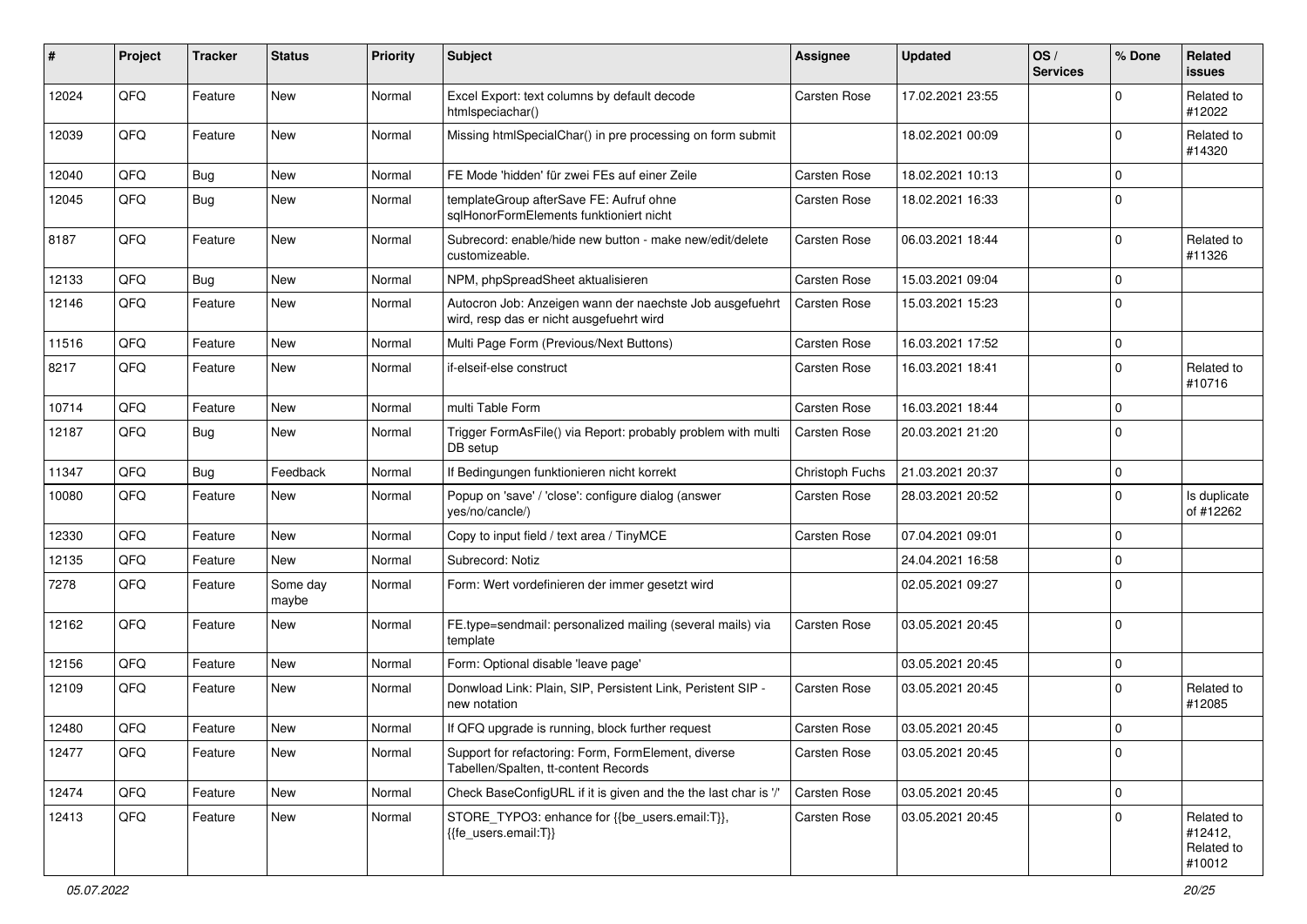| $\#$  | Project | <b>Tracker</b> | <b>Status</b> | <b>Priority</b> | <b>Subject</b>                                                                                                            | <b>Assignee</b>                                        | <b>Updated</b>      | OS/<br><b>Services</b> | % Done      | <b>Related</b><br><b>issues</b>               |                      |
|-------|---------|----------------|---------------|-----------------|---------------------------------------------------------------------------------------------------------------------------|--------------------------------------------------------|---------------------|------------------------|-------------|-----------------------------------------------|----------------------|
| 12400 | QFQ     | Feature        | <b>New</b>    | Normal          | Tutorial ist in QFQ Doku, Wird in der Suche gefunden, es gibt   Carsten Rose<br>aber kein Menupunkt - Inhalt ueberpruefen |                                                        | 03.05.2021 20:45    |                        | $\Omega$    |                                               |                      |
| 12269 | QFQ     | Feature        | New           | Normal          | 2FA - Login                                                                                                               | <b>Carsten Rose</b>                                    | 03.05.2021 20:45    |                        | $\mathbf 0$ |                                               |                      |
| 11747 | QFQ     | Feature        | New           | Normal          | Maintenance Page with Redirect                                                                                            | Carsten Rose                                           | 03.05.2021 20:47    |                        | $\Omega$    | Related to<br>#11741                          |                      |
| 4194  | QFQ     | Feature        | In Progress   | Normal          | Bootstrap 4 ist jetzt offiziel                                                                                            |                                                        | 03.05.2021 20:47    |                        | $\Omega$    | Related to<br>#10114                          |                      |
| 11955 | QFQ     | Feature        | New           | Normal          | subrecord: new title option to set <th> attributes - e.g. to<br/>customize tablesorter options.</th>                      | attributes - e.g. to<br>customize tablesorter options. | <b>Carsten Rose</b> | 03.05.2021 20:47       |             | $\Omega$                                      | Related to<br>#11775 |
| 11668 | QFQ     | <b>Bug</b>     | <b>New</b>    | Normal          | Play function.sql - problem with mysql                                                                                    | Carsten Rose                                           | 03.05.2021 20:48    |                        | $\Omega$    |                                               |                      |
| 11667 | QFQ     | Bug            | New           | Normal          | MySQL mariadb-server-10.3: Incorrect datetime value                                                                       | Carsten Rose                                           | 03.05.2021 20:48    |                        | $\mathbf 0$ |                                               |                      |
| 12163 | QFQ     | Feature        | <b>New</b>    | Normal          | Checkbox: table wrap                                                                                                      | <b>Carsten Rose</b>                                    | 03.05.2021 20:51    |                        | $\Omega$    |                                               |                      |
| 12119 | QFQ     | Feature        | New           | Normal          | AS paged: error message missing if there ist no 'r' argument.                                                             | <b>Carsten Rose</b>                                    | 03.05.2021 20:51    |                        | $\Omega$    |                                               |                      |
| 10345 | QFQ     | Feature        | <b>New</b>    | Normal          | Templates - Patterns QFQ Style                                                                                            |                                                        | 03.05.2021 21:01    |                        | $\Omega$    | Related to<br>#10713                          |                      |
| 12465 | QFQ     | Feature        | New           | Normal          | QFQ Function: use in FE to fill StoreRecord                                                                               | <b>Carsten Rose</b>                                    | 05.05.2021 21:58    |                        | $\Omega$    |                                               |                      |
| 12504 | QFQ     | Feature        | Priorize      | Normal          | sql.log: report fe.id                                                                                                     | <b>Carsten Rose</b>                                    | 05.05.2021 22:09    |                        | $\mathbf 0$ |                                               |                      |
| 12503 | QFQ     | Feature        | Priorize      | Normal          | Detect dangerous UPDATE statement with missing WHERE                                                                      | <b>Carsten Rose</b>                                    | 05.05.2021 22:09    |                        | $\mathbf 0$ |                                               |                      |
| 11320 | QFQ     | Feature        | Priorize      | Normal          | Typo3 Version 10 support                                                                                                  | <b>Carsten Rose</b>                                    | 05.05.2021 22:09    |                        | $\Omega$    |                                               |                      |
| 9394  | QFQ     | Feature        | Priorize      | Normal          | REST: allow for non numerical ids in get requests                                                                         | <b>Carsten Rose</b>                                    | 05.05.2021 22:10    |                        | $\Omega$    |                                               |                      |
| 8963  | QFQ     | Feature        | Priorize      | Normal          | Setting values in a store: flexible way                                                                                   | <b>Carsten Rose</b>                                    | 05.05.2021 22:10    |                        | $\Omega$    | Related to<br>#8975                           |                      |
| 3867  | QFQ     | Feature        | Priorize      | Normal          | Readonly Formular: Template Groups add/delete ausbeldnen                                                                  | <b>Carsten Rose</b>                                    | 05.05.2021 22:12    |                        | $\Omega$    |                                               |                      |
| 8044  | QFQ     | Feature        | Priorize      | Normal          | Transaction: a) Form, b) Report                                                                                           | Carsten Rose                                           | 05.05.2021 22:14    |                        | $\Omega$    | Related to<br>#8043                           |                      |
| 9668  | QFQ     | Feature        | Priorize      | Normal          | Form.mode: rename 'hidden' to 'hide'                                                                                      | <b>Carsten Rose</b>                                    | 05.05.2021 22:14    |                        | $\Omega$    | Related to<br>#6437                           |                      |
| 12439 | QFQ     | Feature        | In Progress   | Normal          | TinyMCE Paste from Word & Character Count/Limit                                                                           | <b>Carsten Rose</b>                                    | 05.05.2021 22:15    |                        | $\Omega$    |                                               |                      |
| 12412 | QFQ     | Feature        | New           | Normal          | Action/Escape qualifier 'e' (empty), '0': if given, an empty<br>string (or '0') will be treated as 'not found'            | Carsten Rose                                           | 08.05.2021 09:40    |                        | $\Omega$    | Related to<br>#12413,<br>Related to<br>#10012 |                      |
| 10011 | QFQ     | Feature        | Priorize      | Normal          | Offer new STORE TYPO3 Variable 'beUser', 'beEmail'                                                                        | Carsten Rose                                           | 08.05.2021 09:51    |                        | $\Omega$    | Related to<br>#10012,<br>Related to<br>#12511 |                      |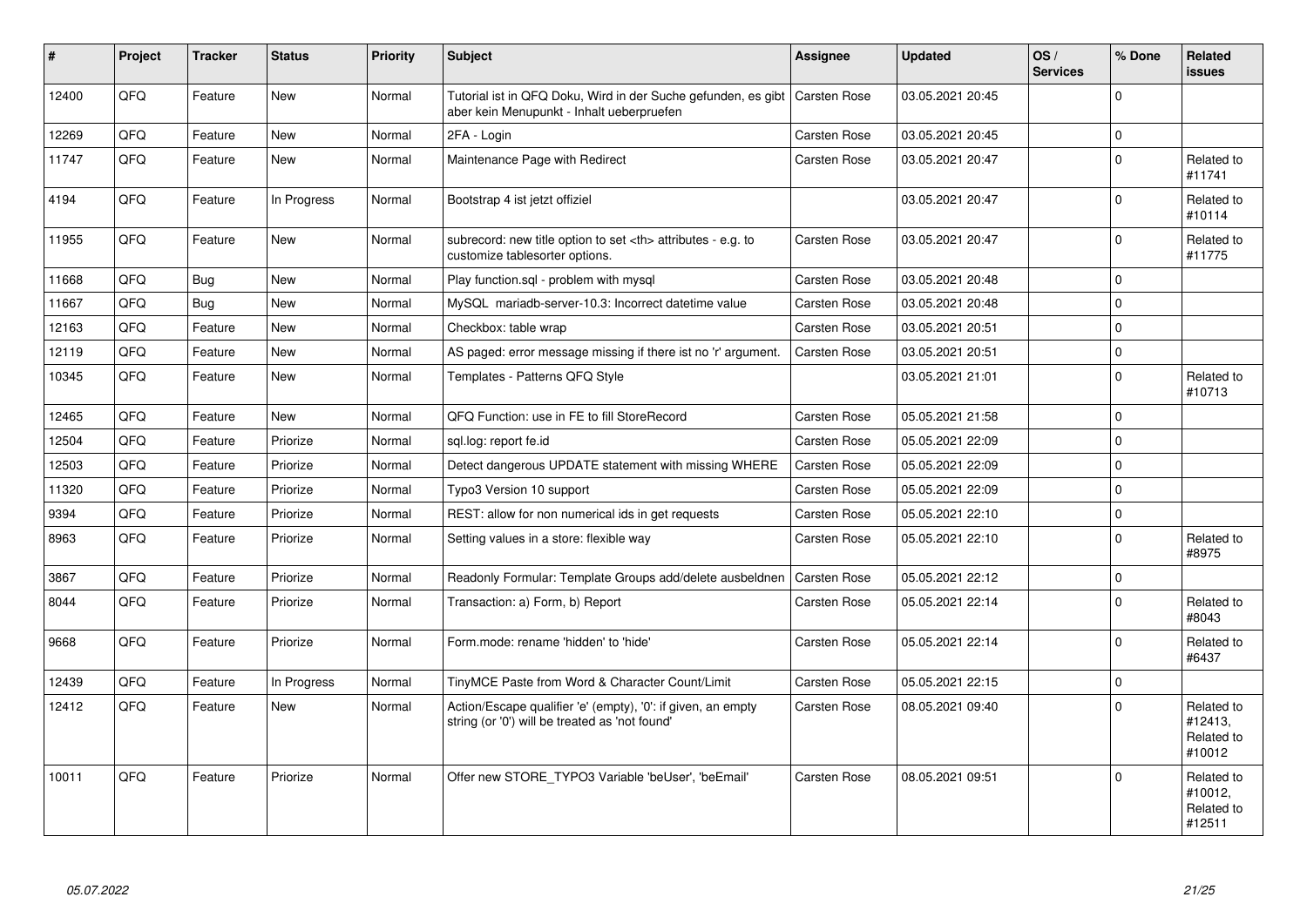| $\pmb{\#}$ | Project | <b>Tracker</b> | <b>Status</b>     | <b>Priority</b> | <b>Subject</b>                                                          | Assignee            | <b>Updated</b>   | OS/<br><b>Services</b> | % Done      | Related<br><b>issues</b>                                               |
|------------|---------|----------------|-------------------|-----------------|-------------------------------------------------------------------------|---------------------|------------------|------------------------|-------------|------------------------------------------------------------------------|
| 10012      | QFQ     | Feature        | Priorize          | Normal          | redirectAllMailTo: {{beEmail:T}}                                        | <b>Carsten Rose</b> | 08.05.2021 09:54 |                        | $\Omega$    | Related to<br>#12412,<br>Related to<br>#12413,<br>Related to<br>#10011 |
| 7890       | QFQ     | <b>Bug</b>     | New               | Normal          | FormElement 'required': extraButtonInfo not aligned                     | Carsten Rose        | 11.06.2021 21:17 |                        | $\Omega$    | Related to<br>#11517                                                   |
| 9346       | QFQ     | Feature        | Priorize          | Normal          | beforeSave: check if an upload is given                                 | <b>Carsten Rose</b> | 11.06.2021 21:18 |                        | $\Omega$    |                                                                        |
| 9348       | QFQ     | Feature        | <b>New</b>        | Normal          | defaultThumbnailSize: pre render thumbnails                             | <b>Carsten Rose</b> | 12.06.2021 09:05 |                        | $\Omega$    |                                                                        |
| 6723       | QFQ     | Feature        | New               | Normal          | Report QFQ Installation and Version                                     | <b>Carsten Rose</b> | 12.06.2021 09:07 |                        | $\mathbf 0$ |                                                                        |
| 6261       | QFQ     | Feature        | New               | Normal          | Persistent SIP                                                          | Carsten Rose        | 12.06.2021 09:07 |                        | $\Omega$    | Related to<br>#10819                                                   |
| 11460      | QFQ     | Feature        | <b>New</b>        | Normal          | Easier creation of changelog: gitchangelog                              | Carsten Rose        | 12.06.2021 10:20 |                        | $\Omega$    | Related to<br>#13467                                                   |
| 12679      | QFQ     | Feature        | New               | Normal          | tablesorter: custom column width                                        | Carsten Rose        | 16.06.2021 11:10 |                        | 0           |                                                                        |
| 5305       | QFQ     | Bug            | New               | Normal          | Upload FormElement: nicht disabled by readonly Form                     | Carsten Rose        | 16.06.2021 13:43 |                        | $\Omega$    | Related to<br>#9347,<br>Related to<br>#9834                            |
| 9669       | QFQ     | <b>Bug</b>     | Some day<br>maybe | Normal          | Checkbox / Template Group: radio/checkbox visible broken<br>after 'add' | Carsten Rose        | 16.06.2021 13:47 |                        | $\Omega$    | Related to<br>#8091                                                    |
| 4445       | QFQ     | Feature        | Some day<br>maybe | Normal          | template group: Option to simulate fieldset                             |                     | 28.06.2021 14:11 |                        | $\Omega$    |                                                                        |
| 10661      | QFQ     | <b>Bug</b>     | In Progress       | Normal          | Typo3 Warnungen                                                         | <b>Carsten Rose</b> | 07.09.2021 13:23 |                        | $\mathbf 0$ | Related to<br>#12440                                                   |
| 11980      | QFQ     | Feature        | In Progress       | Normal          | protected verzeichnis MUSS geschützt werden                             | <b>Carsten Rose</b> | 07.09.2021 13:30 |                        | 0           |                                                                        |
| 12325      | QFQ     | Bug            | Priorize          | Normal          | MultiDB form.dblndex not working for report syntax                      | Carsten Rose        | 07.09.2021 13:37 |                        | $\Omega$    | Related to<br>#12145,<br>Related to<br>#12314                          |
| 11036      | QFQ     | Feature        | Some day<br>maybe | Normal          | inline report editor permissions                                        | <b>Carsten Rose</b> | 16.09.2021 15:09 |                        | $\Omega$    | Related to<br>#11323                                                   |
| 10745      | QFQ     | Feature        | Some day<br>maybe | Normal          | <b>Tablesorter Excel Export</b>                                         | <b>Carsten Rose</b> | 16.09.2021 15:09 |                        | $\Omega$    |                                                                        |
| 10116      | QFQ     | Feature        | Some day<br>maybe | Normal          | TypeAhead: Tag - show inside 'input' element                            | Carsten Rose        | 16.09.2021 15:09 |                        | $\Omega$    |                                                                        |
| 7453       | QFQ     | Feature        | Some day<br>maybe | Normal          | import / export forms QFQ                                               | <b>Carsten Rose</b> | 16.09.2021 15:10 |                        | $\Omega$    |                                                                        |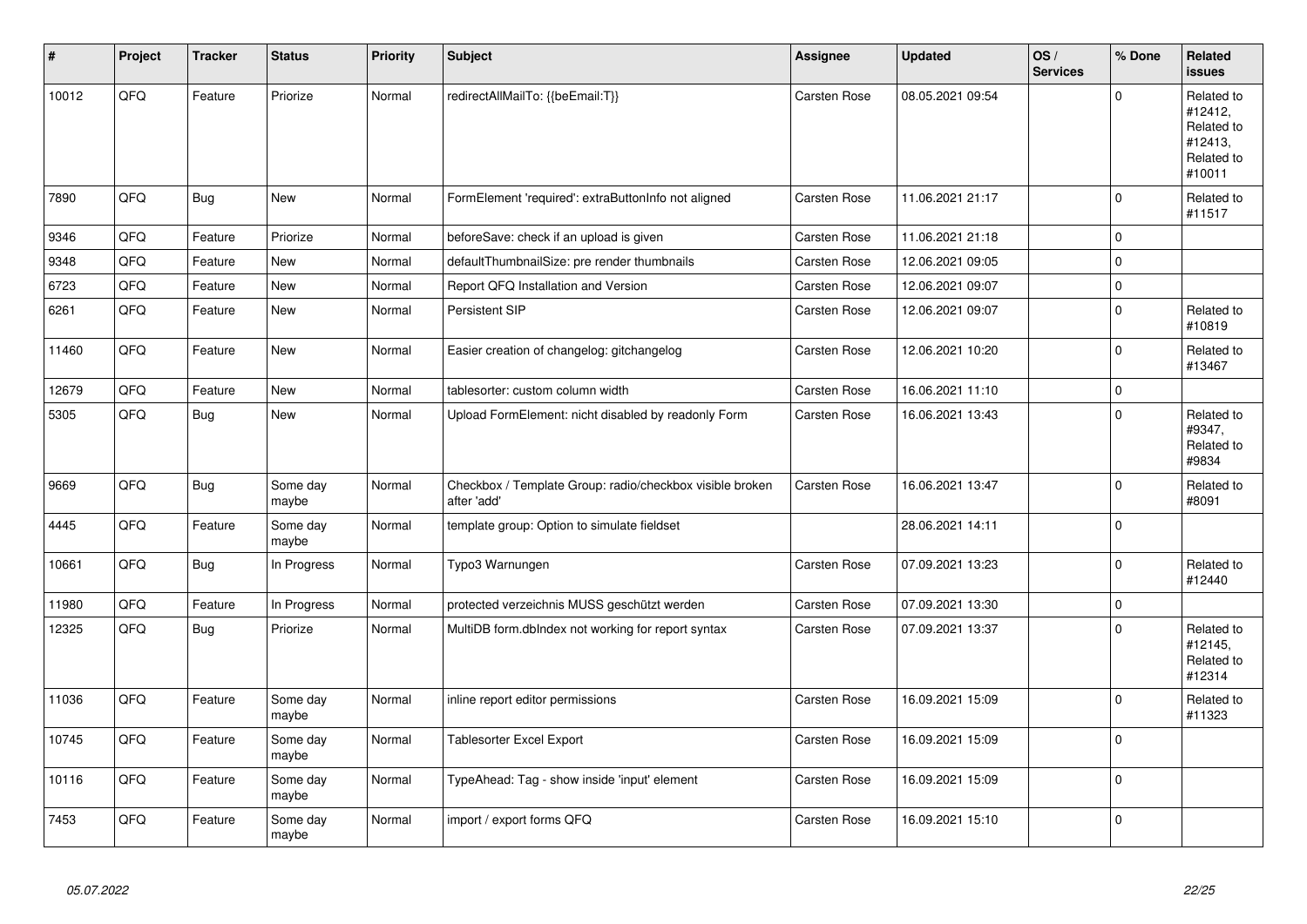| #     | Project        | <b>Tracker</b> | <b>Status</b>              | <b>Priority</b> | <b>Subject</b>                                                                                                        | <b>Assignee</b> | <b>Updated</b>   | OS/<br><b>Services</b> | % Done      | Related<br>issues                                                       |
|-------|----------------|----------------|----------------------------|-----------------|-----------------------------------------------------------------------------------------------------------------------|-----------------|------------------|------------------------|-------------|-------------------------------------------------------------------------|
| 7452  | QFQ            | Feature        | Some day<br>maybe          | Normal          | automate deployment new QFQ version                                                                                   | Carsten Rose    | 16.09.2021 15:10 |                        | 0           |                                                                         |
| 10095 | QFQ            | Feature        | Some day<br>maybe          | Normal          | Generic Gitlab Integration into QFQ                                                                                   | Carsten Rose    | 16.09.2021 15:10 |                        | 0           |                                                                         |
| 8586  | QFQ            | Feature        | Some day<br>maybe          | Normal          | QFQ: Enhance Error message for 'record not found'                                                                     | Carsten Rose    | 16.09.2021 15:10 |                        | 0           |                                                                         |
| 8520  | QFQ            | Feature        | Some day<br>maybe          | Normal          | Bring QFQ to Composer                                                                                                 | Carsten Rose    | 16.09.2021 15:10 |                        | 0           |                                                                         |
| 8101  | QFQ            | Feature        | Some day<br>maybe          | Normal          | Password hash: support further hashing methods                                                                        | Carsten Rose    | 16.09.2021 15:10 |                        | 0           |                                                                         |
| 12315 | QFQ            | Feature        | Some day<br>maybe          | Normal          | Form History (Diffs) / Backups                                                                                        | Carsten Rose    | 16.09.2021 15:10 |                        | $\mathbf 0$ |                                                                         |
| 11323 | QFQ            | Feature        | Some day<br>maybe          | Normal          | Report Frontend Editor Modal + Codemirror                                                                             | Carsten Rose    | 16.09.2021 15:10 |                        | $\mathbf 0$ | Related to<br>#11036                                                    |
| 11322 | QFQ            | Feature        | Some day<br>maybe          | Normal          | Form Element JSON - (multiline parameter field)                                                                       | Carsten Rose    | 16.09.2021 15:10 |                        | 0           |                                                                         |
| 11217 | QFQ            | Feature        | Some day<br>maybe          | Normal          | <b>Extend Script Functionality</b>                                                                                    | Carsten Rose    | 16.09.2021 15:10 |                        | $\mathbf 0$ |                                                                         |
| 10716 | QFQ            | Feature        | Some day<br>maybe          | Normal          | Business Logic mit Externen Skripten                                                                                  | Carsten Rose    | 16.09.2021 15:10 |                        | 0           | Related to<br>#10713,<br>Related to<br>#8217                            |
| 12337 | QFQ            | Feature        | Some day<br>maybe          | Normal          | Database.php: better caching                                                                                          | Carsten Rose    | 16.09.2021 15:10 |                        | 0           |                                                                         |
| 9013  | QFQ            | Bug            | New                        | Normal          | Error in Twig template not handled                                                                                    | Carsten Rose    | 20.10.2021 13:43 |                        | 0           |                                                                         |
| 11702 | QFQ            | Feature        | New                        | Normal          | HTML Special Char makes no sense for 'allbut' if '&' is<br>forbidden                                                  | Carsten Rose    | 07.12.2021 16:35 |                        | 0           | Related to<br>#5112,<br>Related to<br>#14320                            |
| 9834  | QFQ            | <b>Bug</b>     | Priorize                   | Normal          | Input elements with tag 'disabled' are missing on form-submit: Carsten Rose<br>server option 'processReadOnly' broken |                 | 07.12.2021 16:43 |                        | 0           | Related to<br>#9691,<br>Related to<br>#5305, Has<br>duplicate<br>#12331 |
| 13566 | QFQ            | Feature        | Ready to sync<br>(develop) | Normal          | Delete config-example.qfq.php file                                                                                    | Carsten Rose    | 23.12.2021 09:25 |                        | $\mathbf 0$ |                                                                         |
| 12327 | QFQ            | <b>Bug</b>     | New                        | Normal          | Copy to clipboard: Glyphicon can not be changed                                                                       | Carsten Rose    | 27.12.2021 17:59 |                        | 0           |                                                                         |
| 9135  | QFQ            | Feature        | Priorize                   | Normal          | Progress Bar generic / replace old hourglass download<br>popup                                                        | Benjamin Baer   | 03.01.2022 07:43 |                        | 0           |                                                                         |
| 7965  | $\mathsf{QFQ}$ | Feature        | Priorize                   | Normal          | Input type 'text' with visual format - currency                                                                       | Benjamin Baer   | 03.01.2022 07:45 |                        | $\mathbf 0$ |                                                                         |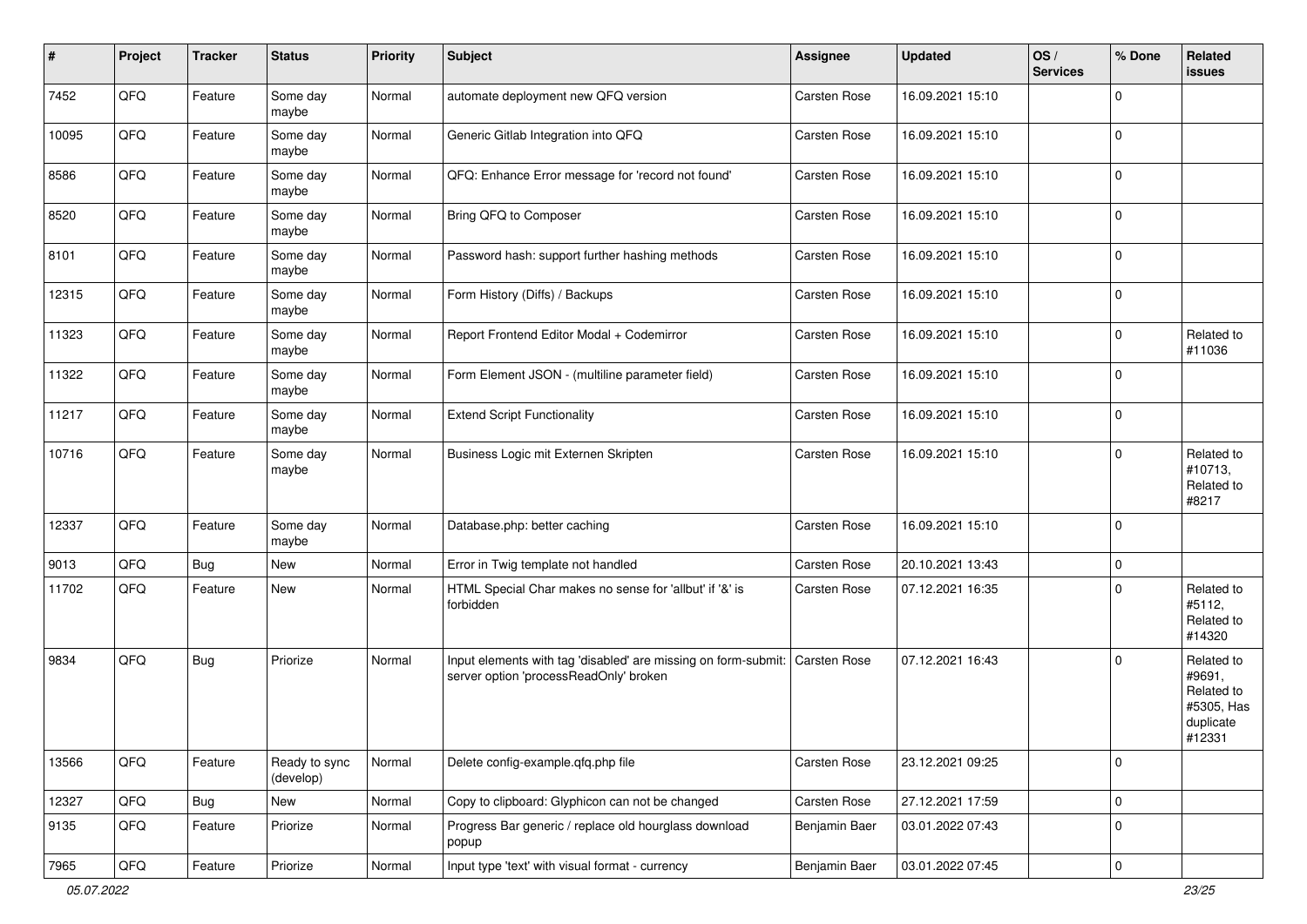| #     | Project | <b>Tracker</b> | <b>Status</b>     | <b>Priority</b> | <b>Subject</b>                                                                                                                                      | <b>Assignee</b>     | <b>Updated</b>   | OS/<br><b>Services</b> | % Done       | Related<br>issues                           |
|-------|---------|----------------|-------------------|-----------------|-----------------------------------------------------------------------------------------------------------------------------------------------------|---------------------|------------------|------------------------|--------------|---------------------------------------------|
| 4457  | QFQ     | <b>Bug</b>     | Priorize          | Normal          | typeahead: pressing return to select an item, saves the form<br>and closes the form.                                                                | Benjamin Baer       | 03.01.2022 08:01 |                        | <sup>0</sup> | Related to<br>#4398                         |
| 6566  | QFQ     | Bug            | Priorize          | Normal          | Link Function 'delete': provided parameter missing on page<br>reload                                                                                | Benjamin Baer       | 03.01.2022 08:08 |                        | $\Omega$     |                                             |
| 6870  | QFQ     | Feature        | Priorize          | Normal          | Click on '_link' triggers an API call                                                                                                               | Benjamin Baer       | 03.01.2022 08:25 |                        | 0            |                                             |
| 12476 | QFQ     | Feature        | New               | Normal          | clearMe: a) should trigger 'dirty', b) sticky on textarea resize                                                                                    | Benjamin Baer       | 04.01.2022 08:40 |                        | $\Omega$     | Related to<br>#9528                         |
| 13659 | QFQ     | Bug            | New               | Normal          | wrong sanitize class applied to R-store                                                                                                             | Carsten Rose        | 15.01.2022 14:23 |                        | $\Omega$     |                                             |
| 13706 | QFQ     | <b>Bug</b>     | New               | Normal          | Wrong CheckType in FieldElement LastStatus of Form Cron                                                                                             | Carsten Rose        | 21.01.2022 18:20 |                        | $\Omega$     |                                             |
| 4413  | QFQ     | Feature        | New               | Normal          | fieldset: show/hidden, modeSql, dynamicUpdate                                                                                                       | Carsten Rose        | 09.02.2022 15:19 |                        | $\mathbf 0$  |                                             |
| 5894  | QFQ     | Feature        | Feedback          | Normal          | Typeahead in Report: show/hide rows dynamically                                                                                                     | Carsten Rose        | 18.02.2022 08:50 |                        | $\Omega$     | Related to<br>#5893,<br>Related to<br>#5885 |
| 5548  | QFQ     | Feature        | Some day<br>maybe | Normal          | 801 Textfiles/Scriptfiles als Thumbnail                                                                                                             | Carsten Rose        | 07.03.2022 16:26 |                        | $\Omega$     |                                             |
| 13843 | QFQ     | Feature        | New               | Normal          | Create JWT via QFQ                                                                                                                                  | Carsten Rose        | 19.03.2022 17:42 |                        | $\mathbf 0$  |                                             |
| 13841 | QFQ     | Feature        | New               | Normal          | Create PDF via iText - evaluate                                                                                                                     | <b>Carsten Rose</b> | 19.03.2022 17:42 |                        | $\mathbf 0$  |                                             |
| 13700 | QFQ     | Feature        | New               | Normal          | Redesign qfq.io Seite                                                                                                                               | <b>Carsten Rose</b> | 19.03.2022 17:43 |                        | $\Omega$     |                                             |
| 13647 | QFQ     | <b>Bug</b>     | New               | Normal          | Autofocus funktioniert nicht auf Chrome                                                                                                             | Benjamin Baer       | 19.03.2022 17:44 |                        | $\Omega$     |                                             |
| 13592 | QFQ     | <b>Bug</b>     | New               | Normal          | QFQ Build Queue: das vergeben von Tags klappt nicht. Es<br>werden keine Releases gebaut.                                                            | Carsten Rose        | 19.03.2022 17:45 |                        | $\Omega$     |                                             |
| 13528 | QFQ     | <b>Bug</b>     | New               | Normal          | gfg.io > releases: es wird kein neues Release angelegt                                                                                              | Benjamin Baer       | 19.03.2022 17:46 |                        | $\mathbf 0$  |                                             |
| 13467 | QFQ     | Feature        | New               | Normal          | ChangeLog Generator                                                                                                                                 | Carsten Rose        | 19.03.2022 17:46 |                        | $\Omega$     | Related to<br>#11460                        |
| 13460 | QFQ     | Bug            | New               | Normal          | Doc: Password set/reset  password should not processed<br>with 'html encode'                                                                        | Carsten Rose        | 19.03.2022 17:46 |                        | $\Omega$     |                                             |
| 13332 | QFQ     | <b>Bug</b>     | New               | Normal          | Multi Form: Required Felder werden visuell nicht markiert.                                                                                          | Carsten Rose        | 19.03.2022 17:47 |                        | $\mathbf 0$  |                                             |
| 13331 | QFQ     | Bug            | New               | Normal          | Multi Form: Clear Icon misplaced                                                                                                                    | Carsten Rose        | 19.03.2022 17:47 |                        | $\Omega$     |                                             |
| 12716 | QFQ     | <b>Bug</b>     | New               | Normal          | template group: Pattern only applied to first instance                                                                                              | Carsten Rose        | 19.03.2022 17:47 |                        | $\Omega$     |                                             |
| 12664 | QFG     | Feature        | New               | Normal          | TinyMCE: report/remove malicous HTML/JS Code                                                                                                        | Carsten Rose        | 19.03.2022 17:47 |                        | l o          | Related to<br>#14320                        |
| 12603 | QFQ     | Feature        | New               | Normal          | Dropdown (Select), Radio, checkbox:<br>itemListAlways={{!SELECT key, value}}                                                                        | Carsten Rose        | 19.03.2022 17:47 |                        | $\mathbf 0$  |                                             |
| 12581 | QFQ     | <b>Bug</b>     | New               | Normal          | Form.forward=close: Record 'new' in new browser tab > save<br>(& close) >> Form is not reloaded with new created record id<br>and stays in mode=new | <b>Carsten Rose</b> | 19.03.2022 17:48 |                        | $\mathbf 0$  |                                             |